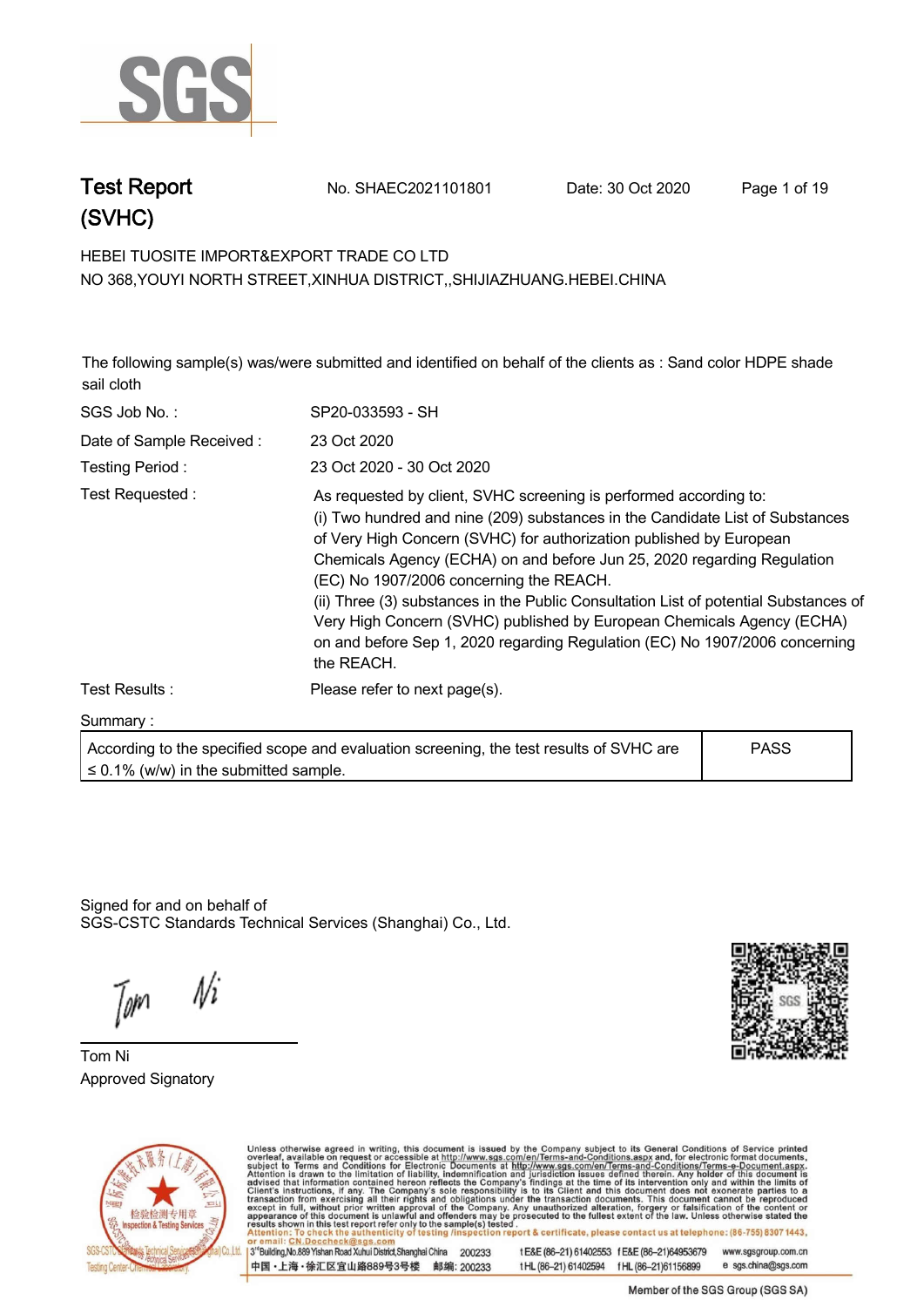

**Test Report. No. SHAEC2021101801 Date: 30 Oct 2020. Page 2 of 19.**

#### **Remark :.**

 **1. The chemical analysis of specified SVHC is performed by means of currently available analytical techniques against the following SVHC related documents published by ECHA: http://echa.europa.eu/web/guest/candidate-list-table** 

 **These lists are under evaluation by ECHA and may subject to change in the future.** 

 **2. REACH obligation:** 

 **2.1 Concerning article(s):** 

#### **Communication:**

 **Article 33 of Regulation (EC) No 1907/2006 requires supplier of an article containing a substance meeting the criteria in Article 57 and identified in accordance with Article 59(1) in a concentration above 0.1% weight by weight (w/w) shall provide the recipient of the article with sufficient information, available to the supplier, to allow safe use of the article including, as a minimum, the name of that substance in the Candidate List.** 

#### **Notification:**

 **In accordance with Regulation (EC) No 1907/2006, any EU producer or importer of articles shall notify ECHA, in accordance with paragraph 4 of Article 7, if a substance meets the criteria in Article 57 and is identified in accordance with Article 59(1) of the Regulation, if (a) the substance in the Candidate List is present in those articles in quantities totaling over one tonne per producer or importer per year; and (b) the substance in the Candidate List is present in those articles above a concentration of 0.1% weight by weight (w/w).** 

 **SGS adopts the ruling of the Court of Justice of the European Union on the definition of an article under REACH unless indicated otherwise. Detail explanation is available at the following link:** 

 **http://www.sgs.com/-/media/global/documents/technical-documents/technical-bulletins/sgs-crs position-statement-on-svhc-in-articles-a4-en-16-06.pdf?la=en** 

#### **2.2 Concerning material(s):**

 **Test results in this report are based on the tested sample. This report refers to testing result of tested sample submitted as homogenous material(s). In case such material is being used to compose an article, the results indicated in this report may not represent SVHC concentration in such article. If this report refers to testing result of composite material group by equal weight proportion, the material in each composite test group may come from more than one article.** 

 **If the sample is a substance or mixture, and it directly exports to EU, client has the obligation to comply with the supply chain communication obligation under Article 31 of Regulation (EC) No. 1907/2006 and the conditions of Authorization of substance of very high concern included in the Annex XIV of the Regulation (EC) No. 1907/2006.** 

#### **2.3 Concerning substance and preparation:**

 **If a SVHC is found over 0.1% (w/w) and/or the specific concentration limit which is set in Regulation (EC) No 1272/2008 and its amendments, client is suggested to prepare a Safety** 



Unless otherwise agreed in writing, this document is issued by the Company subject to its General Conditions of Service printed overleaf, available on request or accessible at http://www.sgs.com/en/Terms-and-Conditions.asp

3<sup>rd</sup>Building, No.889 Yishan Road Xuhui District, Shanghai China 200233 中国·上海·徐汇区宜山路889号3号楼 邮编: 200233 tE&E (86-21) 61402553 fE&E (86-21)64953679 www.sgsgroup.com.cn t HL (86-21) 61402594 f HL (86-21) 61156899 e sgs.china@sgs.com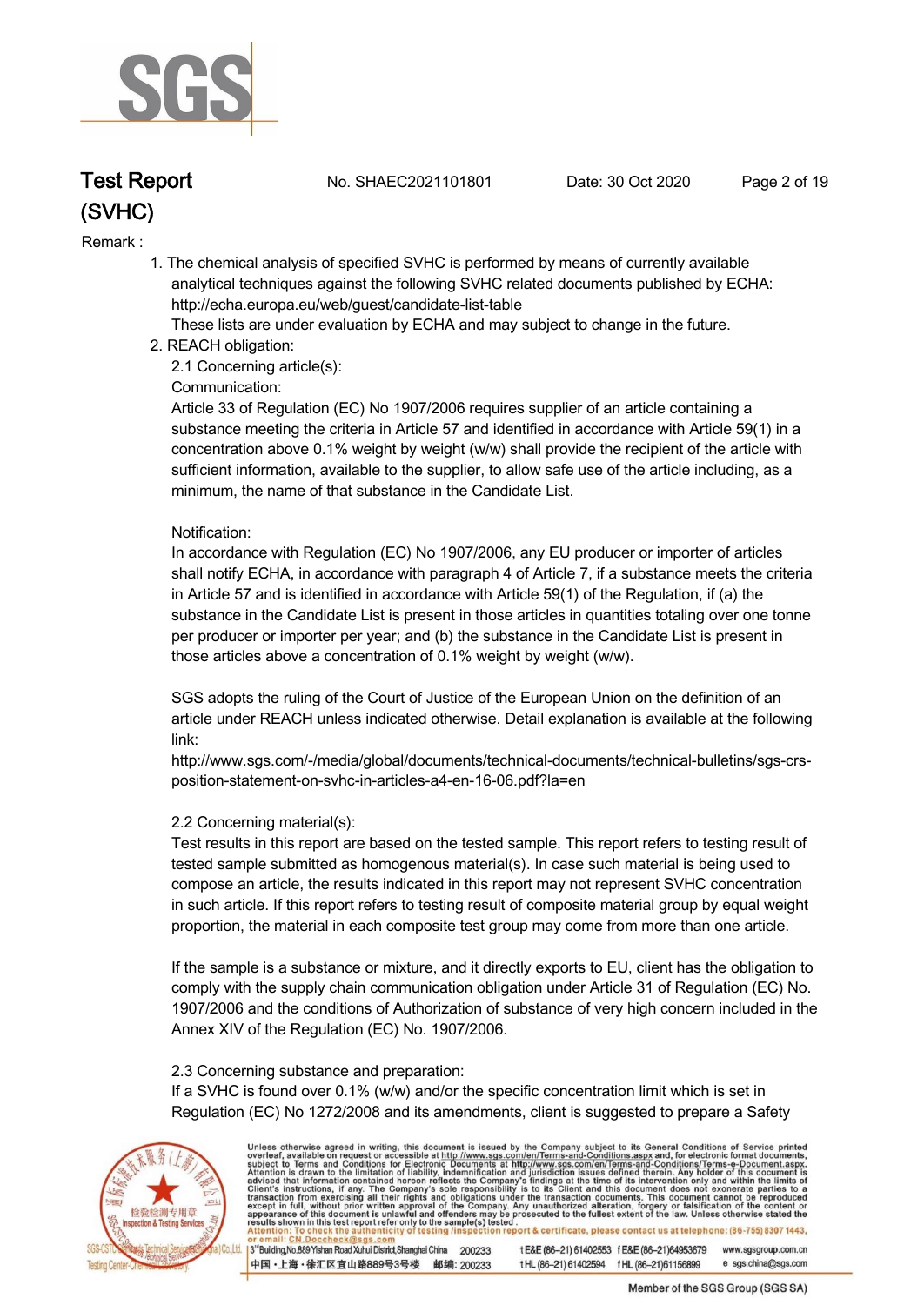

**Test Report. No. SHAEC2021101801 Date: 30 Oct 2020. Page 3 of 19.**

 **Data Sheet (SDS) against the SVHC to comply with the supply chain communication obligation under Regulation (EC) No 1907/2006, in which:** 

 **- a substance that is classified as hazardous under the CLP Regulation (EC) No 1272/2008.** 

 **- a mixture that is classified as hazardous under the CLP Regulation (EC) No 1272/2008, when it contains a substance with concentration equal to, or greater than the classification limit as set in Regulation (EC) No. 1272/2008; or** 

 **- a mixture is not classified as hazardous under the CLP Regulation (EC) No 1272/2008, but contains either:** 

 **(a) a substance posing human health or environmental hazards in an individual concentration of ≥ 1 % by weight for mixtures that are solid or liquids (i.e., non-gaseous mixtures) or ≥ 0.2 % by volume for gaseous mixtures; or** 

 **(b) a substance that is PBT, or vPvB in an individual concentration of ≥ 0.1 % by weight for mixtures that are solid or liquids (i.e., non-gaseous mixtures); or** 

 **(c) a substance on the SVHC candidate list (for reasons other than those listed above), in an individual concentration of ≥ 0.1 % by weight for non-gaseous mixtures; or** 

- **(d) a substance for which there are Europe-wide workplace exposure limits.**
- **3. If a SVHC is found over the reporting limit, client is suggested to identify the component which contains the SVHC and the exact concentration of the SVHC by requesting further quantitative analysis from the laboratory.**

## **Test Sample :.**

### **Sample Description :.**

| Specimen        | <b>SGS</b> | <b>Description</b>                           |
|-----------------|------------|----------------------------------------------|
| No.             | Sample ID  |                                              |
| SN <sub>1</sub> |            | SHA20-211018.001 Brown solid with white line |

### **Test Method :.**

**SGS In-House method-SHTC-CHEM-SOP-97-T, SHTC-CHEM-SOP-302-T, Analyzed by ICP-OES, UV-VIS, GC-MS, HPLC-DAD/MS and Colorimetric Method. .**



Unless otherwise agreed in writing, this document is issued by the Company subject to its General Conditions of Service printed overleaf, available on request or accessible at http://www.sgs.com/en/Terms-and-Conditions.asp eport & certificate, please contact us at telephone: (86-755) 8307 1443, sting

3<sup>rd</sup>Building, No.889 Yishan Road Xuhui District, Shanghai China 200233 中国·上海·徐汇区宜山路889号3号楼 邮编: 200233 t E&E (86-21) 61402553 f E&E (86-21)64953679 www.sgsgroup.com.cn

t HL (86-21) 61402594 f HL (86-21) 61156899 e sgs.china@sgs.com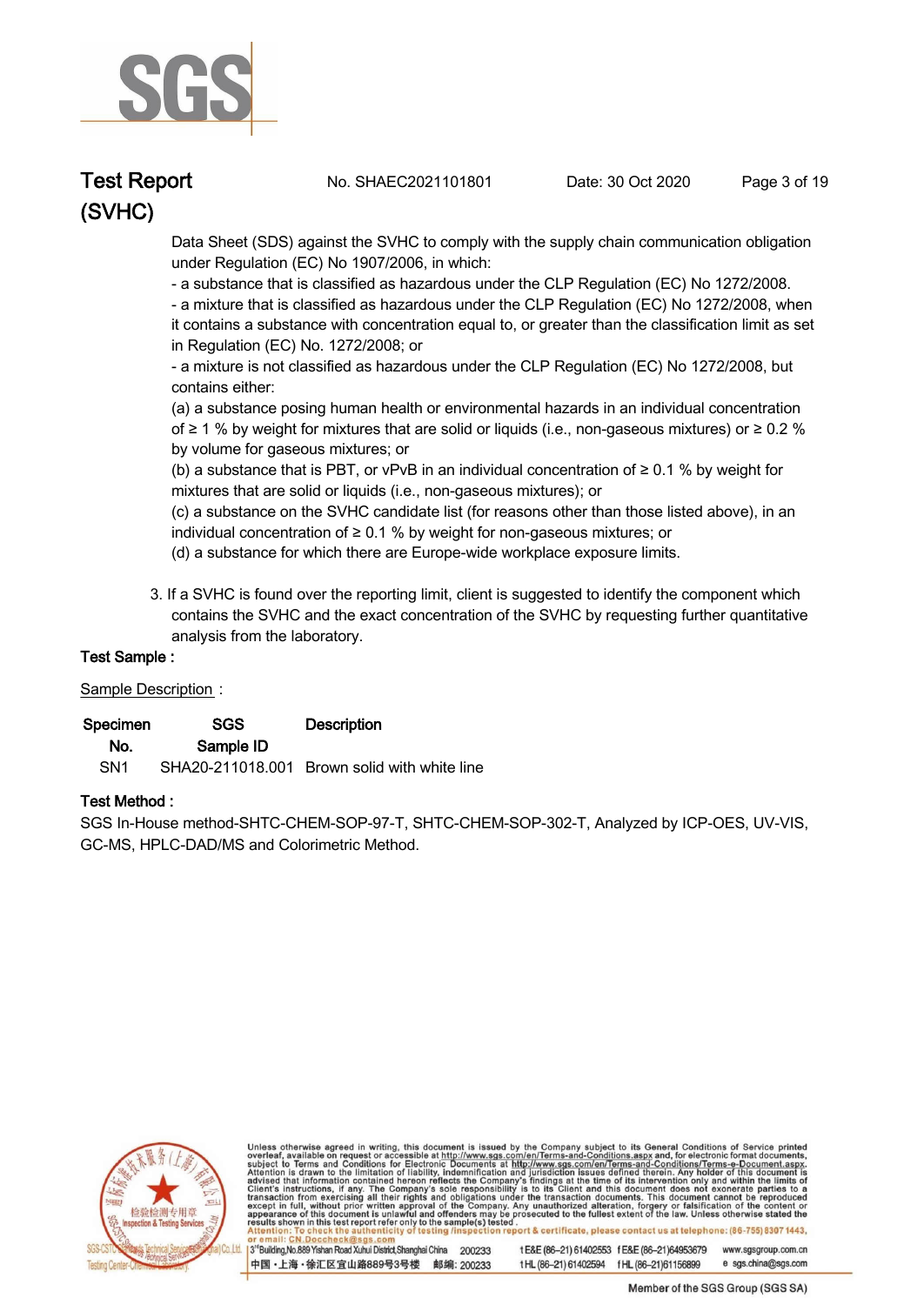

**Test Report. No. SHAEC2021101801 Date: 30 Oct 2020. Page 4 of 19.**

## **Test Result: (Substances in the Candidate List of SVHC)**

|        | <b>Batch Substance Name</b>       | CAS No. | 001<br>Concentration (%) | (% )<br>RL               |
|--------|-----------------------------------|---------|--------------------------|--------------------------|
| $\sim$ | All tested SVHC in candidate list |         | ND.                      | $\overline{\phantom{0}}$ |

## **Test Result: (Substances in the Consultation List of potential SVHC)**

|                          | <b>Batch Substance Name</b>          | CAS No.                  | 001<br>Concentration (%) | (% )<br>RL               |
|--------------------------|--------------------------------------|--------------------------|--------------------------|--------------------------|
| $\overline{\phantom{0}}$ | All tested SVHC in consultation list | $\overline{\phantom{0}}$ | NL                       | $\overline{\phantom{a}}$ |



Unless otherwise agreed in writing, this document is issued by the Company subject to its General Conditions of Service printed overleaf, available on request or accessible at http://www.sgs.com/en/Terms-and-Conditions.asp

3<sup>'</sup>Building, No.889 Yishan Road Xuhui District, Shanghai China 200233 中国·上海·徐汇区宜山路889号3号楼 邮编: 200233

tE&E (86-21) 61402553 fE&E (86-21)64953679 www.sgsgroup.com.cn e sgs.china@sgs.com

tHL (86-21) 61402594 fHL (86-21) 61156899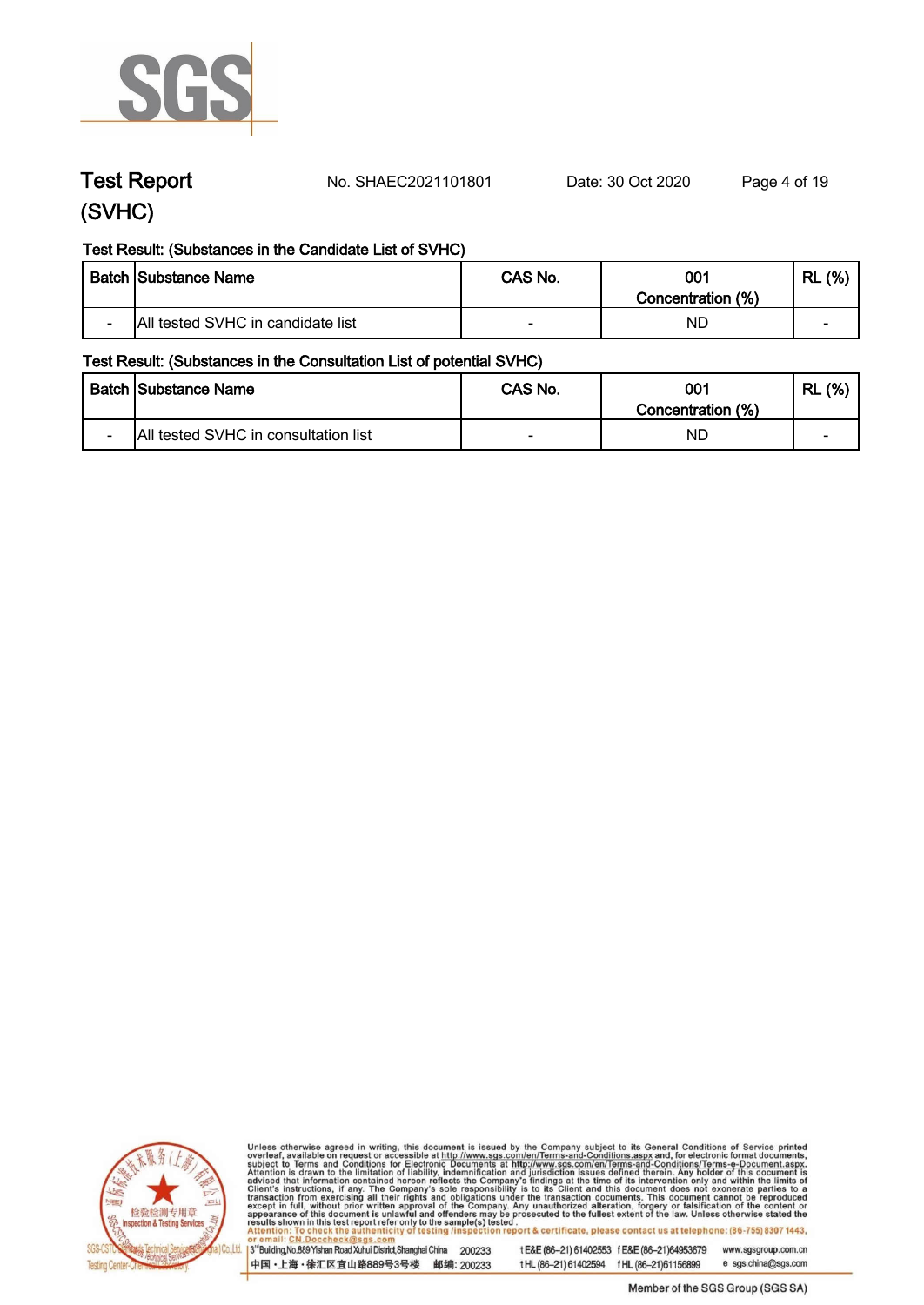

**Test Report. No. SHAEC2021101801 Date: 30 Oct 2020. Page 5 of 19.**

### **Notes :.**

- **(1)The table above only shows detected SVHC, and SVHC that below RL are not reported. Please refer to Appendix for the full list of tested SVHC.**
- **(2) RL = Reporting Limit (Test data will be shown if it ≥ RL. RL is not regulatory limit.)**
- **ND = Not detected (lower than RL), ND is denoted on the SVHC substance.**
- **(3) \* The test result is based on the calculation of selected element(s) and to the worst-case scenario. \*\* The test result is based on the calculation of selected marker(s) and to the worst-case scenario. For detail information, please refer to the SGS REACH website:**

 **http://www.sgs.com/en/Consumer-Goods-Retail/Toys-and-Juvenile-Products/Toys/REACH/Managementof-SVHC.aspx**

 **Calculated concentration of boric compounds are based on the total boron for liquid, powder and paste samples and water extractive boron for other samples by ICP-OES. RL = 0.005% is evaluated for element (i.e. cobalt, arsenic, lead, chromium (VI), aluminum, zirconium, boron, strontium, zinc, antimony, titanium, barium and cadmium respectively), except molybdenum RL=0.0005%, boron RL=0.0025% (only for Lead bis(tetrafluoroborate)).**

- **(4) § The substance is proposed for the identification as SVHC only where it contains Michler's ketone (CAS Number: 90-94-8) or Michler's base (CAS Number: 101-61-1) ≥0.1% (w/w).**
- **(5) / = Substances in the Consultation List of SVHC .**



Unless otherwise agreed in writing, this document is issued by the Company subject to its General Conditions of Service printed overleaf, available on request or accessible at http://www.sgs.com/en/Terms-and-Conditions.asp report & certificate, please contact us at telephone: (86-755) 8307 1443, sting /i

3<sup>rd</sup>Building, No.889 Yishan Road Xuhui District, Shanghai China 200233 中国·上海·徐汇区宜山路889号3号楼 邮编: 200233 t E&E (86-21) 61402553 f E&E (86-21)64953679 www.sgsgroup.com.cn

t HL (86-21) 61402594 f HL (86-21) 61156899 e sgs.china@sgs.com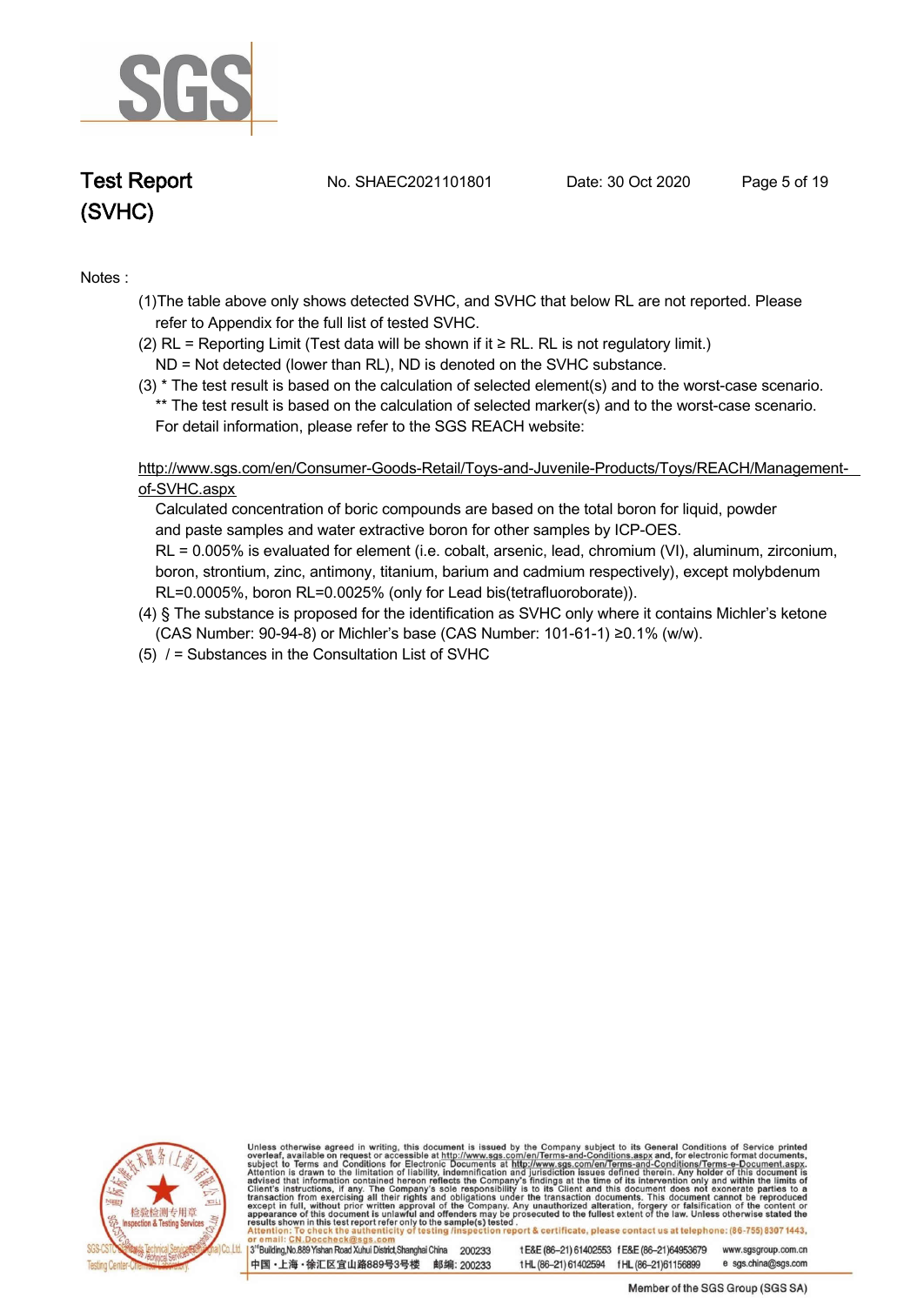

**Test Report. No. SHAEC2021101801 Date: 30 Oct 2020. Page 6 of 19.**

# **(SVHC)**

## **Appendix**

## **Full list of tested SVHC:**

| <b>Batch</b>               | No.            | <b>Substance Name</b>                                                                                      | CAS No.                  | <b>RL</b> (%) |
|----------------------------|----------------|------------------------------------------------------------------------------------------------------------|--------------------------|---------------|
| I                          | $\mathbf{1}$   | 4,4'-Diaminodiphenylmethane(MDA)                                                                           | 101-77-9                 | 0.050         |
| $\mathbf{I}$               | $\overline{2}$ | 5-tert-butyl-2,4,6-trinitro-m-xylene (musk xylene)                                                         | $81 - 15 - 2$            | 0.050         |
|                            | 3              | Alkanes, C10-13, chloro (Short Chain Chlorinated Paraffins)                                                | 85535-84-8               | 0.050         |
|                            | 4              | Anthracene                                                                                                 | 120-12-7                 | 0.050         |
| I                          | 5              | Benzyl butyl phthalate (BBP)                                                                               | 85-68-7                  | 0.050         |
| L                          | 6              | Bis (2-ethylhexyl)phthalate (DEHP)                                                                         | 117-81-7                 | 0.050         |
| I                          | $\overline{7}$ | Bis(tributyltin) oxide (TBTO)                                                                              | 56-35-9                  | 0.050         |
| $\mathbf{I}$               | 8              | Cobalt dichloride*                                                                                         | 7646-79-9                | 0.005         |
| I                          | 9              | Diarsenic pentaoxide*                                                                                      | 1303-28-2                | 0.005         |
| I                          | 10             | Diarsenic trioxide*                                                                                        | 1327-53-3                | 0.005         |
| $\mathbf{I}$               | 11             | Dibutyl phthalate (DBP)                                                                                    | 84-74-2                  | 0.050         |
| I                          | 12             | Hexabromocyclododecane (HBCDD) and all major<br>diastereoisomers identified (α-HBCDD, β-HBCDD,<br>y-HBCDD) |                          | 0.050         |
| $\mathbf{I}$               | 13             | Lead hydrogen arsenate*                                                                                    | 7784-40-9                | 0.005         |
| $\mathbf{I}$               | 14             | Sodium dichromate*                                                                                         | 7789-12-0,<br>10588-01-9 | 0.005         |
| $\mathbf{I}$               | 15             | Triethyl arsenate*                                                                                         | 15606-95-8               | 0.005         |
| $\mathsf{I}$               | 16             | 2,4-Dinitrotoluene                                                                                         | 121-14-2                 | 0.050         |
| $\ensuremath{\mathsf{II}}$ | 17             | Acrylamide                                                                                                 | 79-06-1                  | 0.050         |
| $\mathbf{II}$              | 18             | Anthracene oil**                                                                                           | 90640-80-5               | 0.050         |
| $\mathbf{II}$              | 19             | Anthracene oil, anthracene paste**                                                                         | 90640-81-6               | 0.050         |
| Ш                          | 20             | Anthracene oil, anthracene paste, anthracene fraction**                                                    | 91995-15-2               | 0.050         |



Unless otherwise agreed in writing, this document is issued by the Company subject to its General Conditions of Service printed overleaf, available on request or accessible at http://www.sgs.com/en/Terms-and-Conditions.asp

3<sup>te</sup>Building, No.889 Yishan Road Xuhui District, Shanghai China 200233 中国·上海·徐汇区宜山路889号3号楼 邮编: 200233

tE&E (86-21) 61402553 fE&E (86-21)64953679 www.sgsgroup.com.cn

tHL (86-21) 61402594 fHL (86-21)61156899 e sgs.china@sgs.com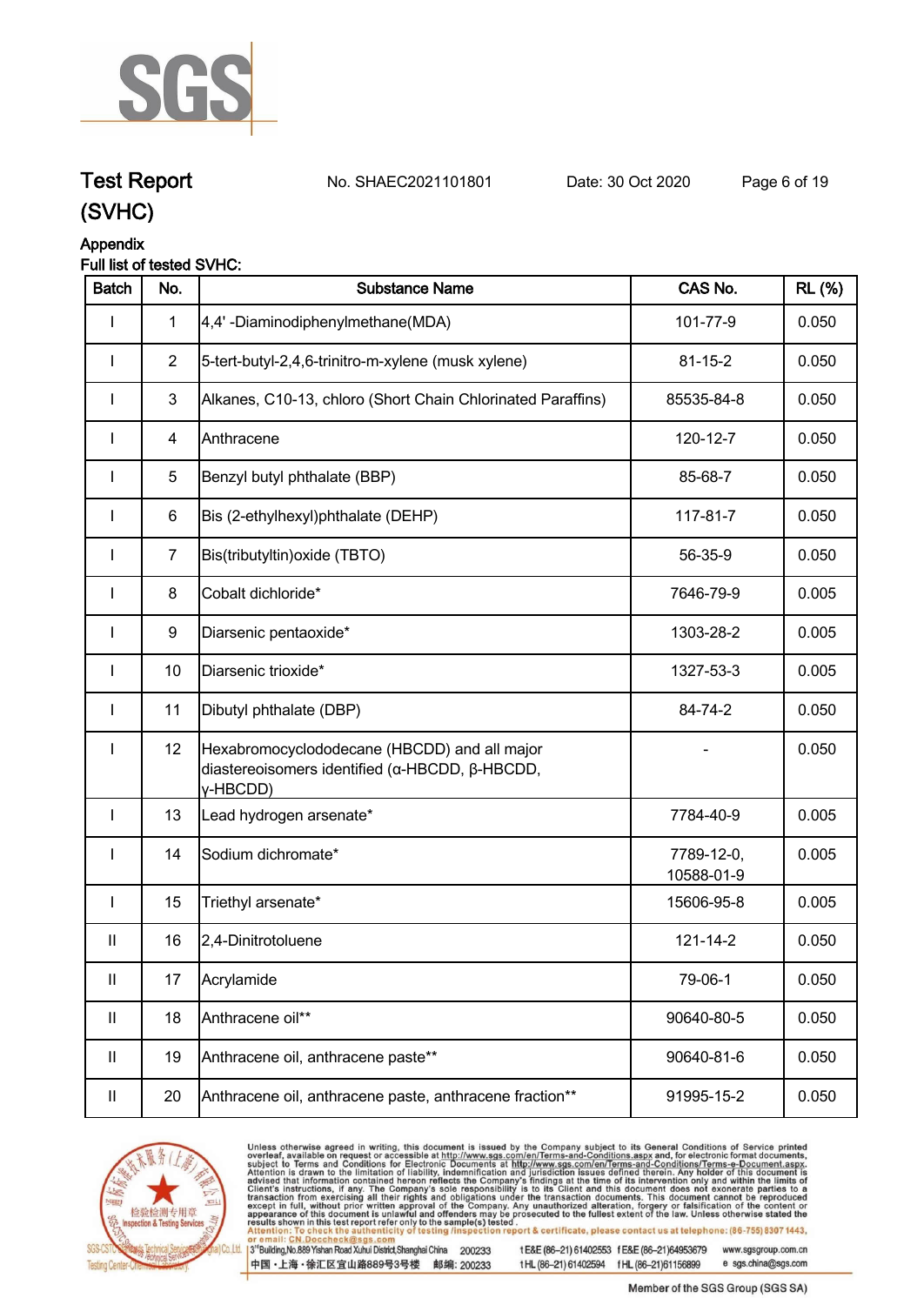

## **Test Report. No. SHAEC2021101801 Date: 30 Oct 2020. Page 7 of 19.**

**(SVHC)**

## **Appendix**

## **Full list of tested SVHC:**

| <b>Batch</b>       | No. | <b>Substance Name</b>                                                             | CAS No.                                | <b>RL</b> (%) |
|--------------------|-----|-----------------------------------------------------------------------------------|----------------------------------------|---------------|
| Ш                  | 21  | Anthracene oil, anthracene paste, distn. lights**                                 | 91995-17-4                             | 0.050         |
| Ш                  | 22  | Anthracene oil, anthracene-low**                                                  | 90640-82-7                             | 0.050         |
| Ш                  | 23  | Diisobutyl phthalate                                                              | 84-69-5                                | 0.050         |
| $\mathbf{II}$      | 24  | Lead chromate molybdate sulphate red (C.I. Pigment Red<br>$104$ <sup>*</sup>      | 12656-85-8                             | 0.005         |
| $\mathbf{II}$      | 25  | Lead chromate*                                                                    | 7758-97-6                              | 0.005         |
| Ш                  | 26  | Lead sulfochromate yellow (C.I. Pigment Yellow 34)*                               | 1344-37-2                              | 0.005         |
| $\mathsf{I}$       | 27  | Pitch, coal tar, high temp.**                                                     | 65996-93-2                             | 0.050         |
| Ш                  | 28  | Tris(2-chloroethyl)phosphate                                                      | 115-96-8                               | 0.050         |
| Ш                  | 29  | Ammonium dichromate*                                                              | 7789-09-5                              | 0.005         |
| $\mathop{\rm III}$ | 30  | Boric acid*                                                                       |                                        | 0.005         |
| $\mathop{\rm III}$ | 31  | Disodium tetraborate, anhydrous*                                                  | 1303-96-4,<br>1330-43-4,<br>12179-04-3 | 0.005         |
| Ш                  | 32  | Potassium chromate*                                                               | 7789-00-6                              | 0.005         |
| Ш                  | 33  | Potassium dichromate*                                                             | 7778-50-9                              | 0.005         |
| Ш                  | 34  | Sodium chromate*                                                                  | 7775-11-3                              | 0.005         |
| $\mathop{\rm III}$ | 35  | Tetraboron disodium heptaoxide, hydrate*                                          | 12267-73-1                             | 0.005         |
| Ш                  | 36  | Trichloroethylene                                                                 | 79-01-6                                | 0.050         |
| ${\sf IV}$         | 37  | 2-Ethoxyethanol                                                                   | 110-80-5                               | 0.050         |
| ${\sf IV}$         | 38  | 2-Methoxyethanol                                                                  | 109-86-4                               | 0.050         |
| ${\sf IV}$         | 39  | Chromic acid,<br>Oligomers of chromic acid and dichromic acid,<br>Dichromic acid* |                                        | 0.005         |



Unless otherwise agreed in writing, this document is issued by the Company subject to its General Conditions of Service printed overleaf, available on request or accessible at http://www.sgs.com/en/Terms-and-Conditions.asp

3<sup>te</sup>Building, No.889 Yishan Road Xuhui District, Shanghai China 200233 中国·上海·徐汇区宜山路889号3号楼 邮编: 200233

tE&E (86-21) 61402553 fE&E (86-21)64953679 www.sgsgroup.com.cn e sgs.china@sgs.com tHL (86-21) 61402594 fHL (86-21)61156899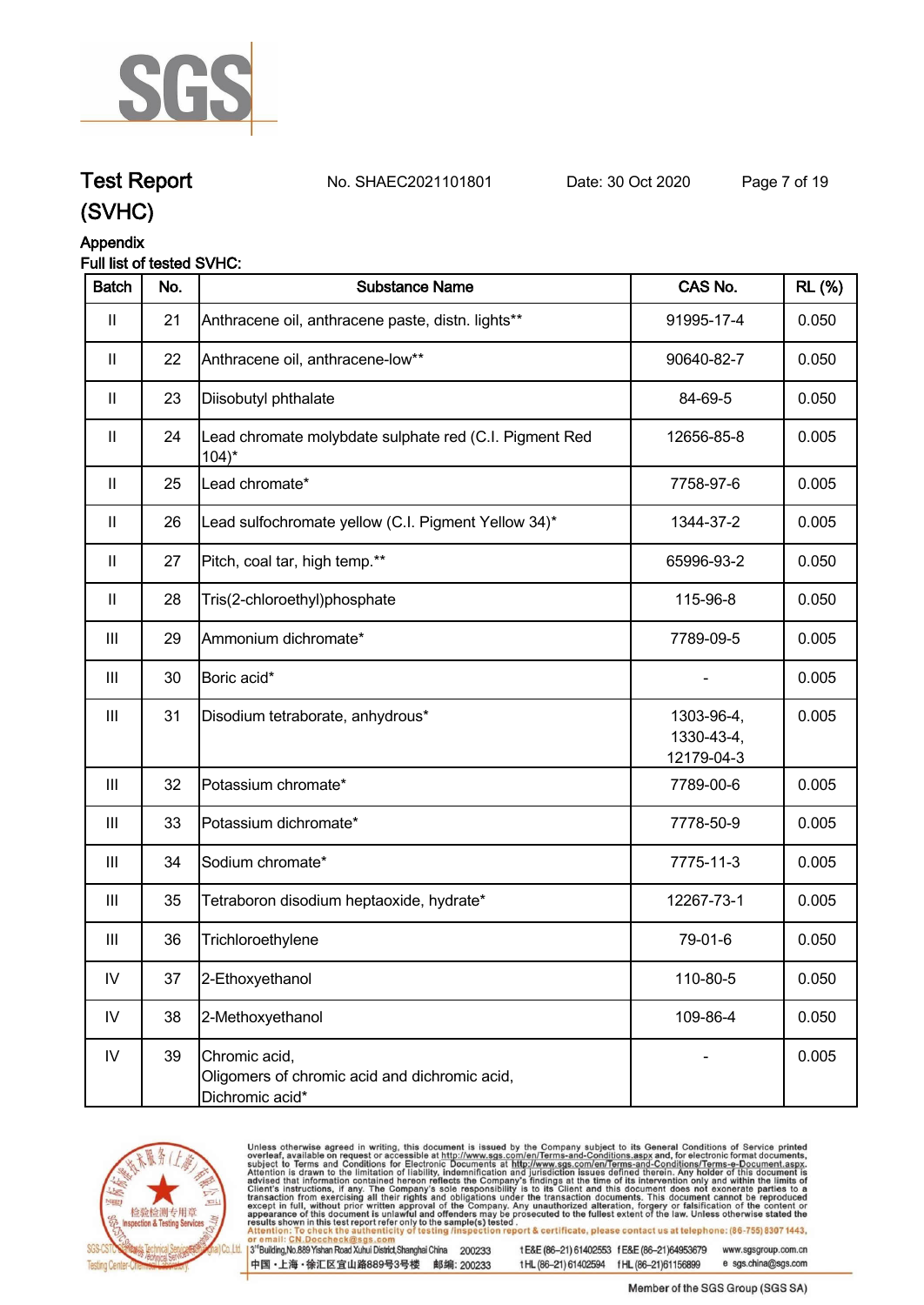

## **Test Report. No. SHAEC2021101801 Date: 30 Oct 2020. Page 8 of 19.**

**(SVHC)**

## **Appendix**

## **Full list of tested SVHC:**

| <b>Batch</b> | No. | <b>Substance Name</b>                                                      | CAS No.                | <b>RL</b> (%) |
|--------------|-----|----------------------------------------------------------------------------|------------------------|---------------|
| IV           | 40  | Chromium trioxide*                                                         | 1333-82-0              | 0.005         |
| IV           | 41  | Cobalt(II) carbonate*                                                      | 513-79-1               | 0.005         |
| IV           | 42  | Cobalt(II) diacetate*                                                      | 71-48-7                | 0.005         |
| IV           | 43  | Cobalt(II) dinitrate*                                                      | 10141-05-6             | 0.005         |
| IV           | 44  | Cobalt(II) sulphate*                                                       | 10124-43-3             | 0.005         |
| $\vee$       | 45  | 1,2,3-trichloropropane                                                     | 96-18-4                | 0.050         |
| V            | 46  | 1,2-Benzenedicarboxylic acid, di-C6-8-branched alkyl esters,<br>C7-rich    | 71888-89-6             | 0.050         |
| V            | 47  | 1,2-Benzenedicarboxylic acid, di-C7-11-branched and linear<br>alkyl esters | 68515-42-4             | 0.050         |
| V            | 48  | 1-methyl-2-pyrrolidone                                                     | 872-50-4               | 0.050         |
| V            | 49  | 2-ethoxyethyl acetate                                                      | 111-15-9               | 0.050         |
| $\vee$       | 50  | Hydrazine                                                                  | 7803-57-8,<br>302-01-2 | 0.050         |
| $\vee$       | 51  | Strontium chromate*                                                        | 7789-06-2              | 0.005         |
| VI           | 52  | 1,2-Dichloroethane                                                         | 107-06-2               | 0.050         |
| VI           | 53  | 2,2'-dichloro-4,4'-methylenedianiline                                      | $101 - 14 - 4$         | 0.050         |
| VI           | 54  | 2-Methoxyaniline; o-Anisidine                                              | $90 - 04 - 0$          | 0.050         |
| VI           | 55  | 4-(1,1,3,3-tetramethylbutyl)phenol                                         | 140-66-9               | 0.050         |
| VI           | 56  | Aluminosilicate Refractory Ceramic Fibres *                                |                        | 0.005         |
| VI           | 57  | Arsenic acid*                                                              | 7778-39-4              | 0.005         |
| VI           | 58  | Bis(2-methoxyethyl) ether                                                  | 111-96-6               | 0.050         |
| VI           | 59  | Bis(2-methoxyethyl) phthalate                                              | 117-82-8               | 0.050         |



Unless otherwise agreed in writing, this document is issued by the Company subject to its General Conditions of Service printed overleaf, available on request or accessible at http://www.sgs.com/en/Terms-and-Conditions.asp

3<sup>te</sup>Building, No.889 Yishan Road Xuhui District, Shanghai China 200233 中国·上海·徐汇区宜山路889号3号楼 邮编: 200233

tE&E (86-21) 61402553 fE&E (86-21)64953679 www.sgsgroup.com.cn e sgs.china@sgs.com tHL (86-21) 61402594 fHL (86-21)61156899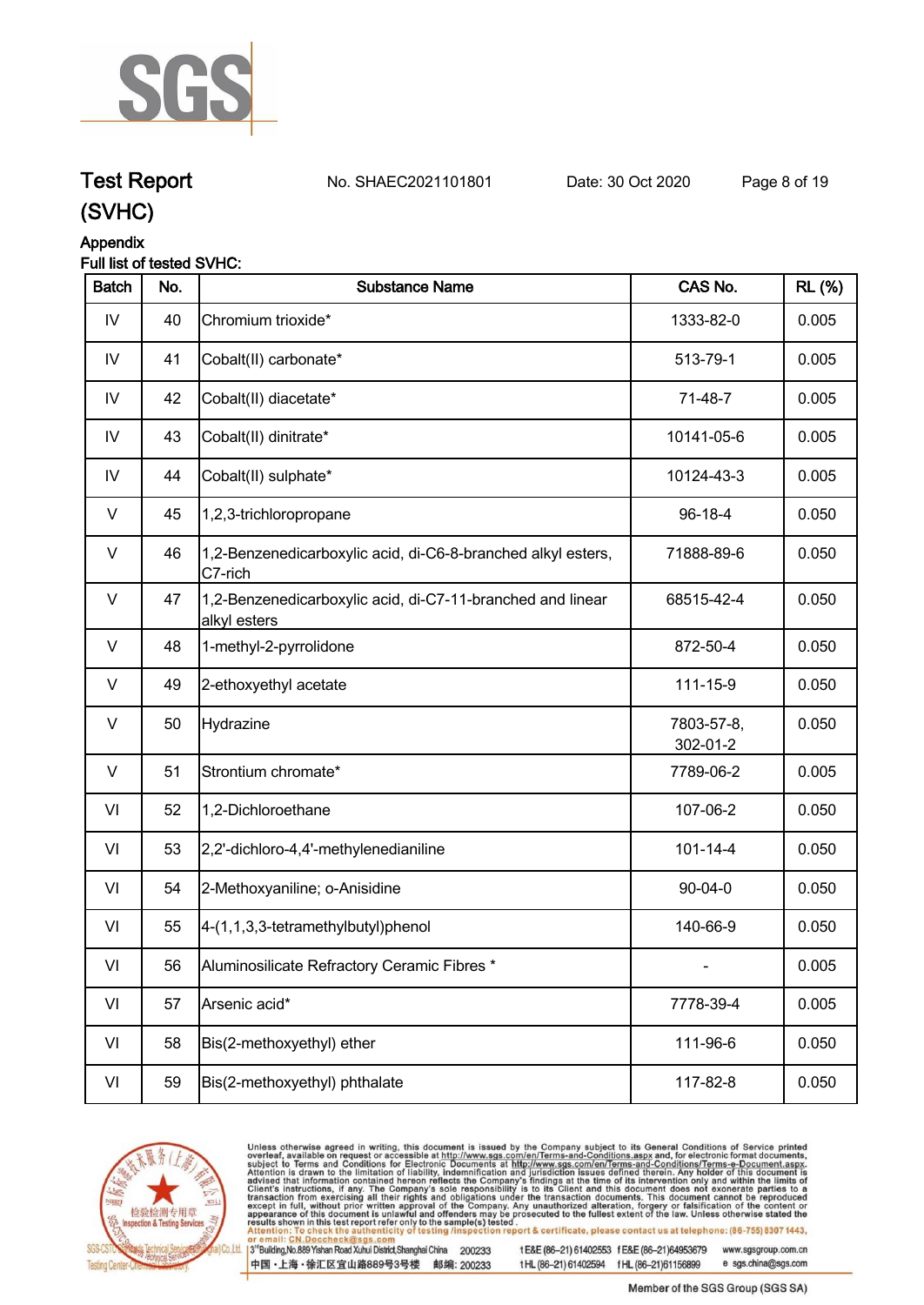

**Test Report. No. SHAEC2021101801 Date: 30 Oct 2020. Page 9 of 19.**

## **(SVHC)**

## **Appendix**

## **Full list of tested SVHC:**

| <b>Batch</b> | No. | <b>Substance Name</b>                                                                                                                              | CAS No.        | <b>RL (%)</b> |
|--------------|-----|----------------------------------------------------------------------------------------------------------------------------------------------------|----------------|---------------|
| VI           | 60  | Calcium arsenate*                                                                                                                                  | 7778-44-1      | 0.005         |
| VI           | 61  | Dichromium tris(chromate) *                                                                                                                        | 24613-89-6     | 0.005         |
| VI           | 62  | Formaldehyde, oligomeric reaction products with aniline                                                                                            | 25214-70-4     | 0.050         |
| VI           | 63  | Lead diazide, Lead azide*                                                                                                                          | 13424-46-9     | 0.005         |
| VI           | 64  | Lead dipicrate*                                                                                                                                    | 6477-64-1      | 0.005         |
| VI           | 65  | Lead styphnate*                                                                                                                                    | 15245-44-0     | 0.005         |
| VI           | 66  | N,N-dimethylacetamide                                                                                                                              | 127-19-5       | 0.050         |
| VI           | 67  | Pentazinc chromate octahydroxide*                                                                                                                  | 49663-84-5     | 0.005         |
| VI           | 68  | Phenolphthalein                                                                                                                                    | 77-09-8        | 0.050         |
| VI           | 69  | Potassium hydroxyoctaoxodizincatedichromate*                                                                                                       | 11103-86-9     | 0.005         |
| VI           | 70  | Trilead diarsenate*                                                                                                                                | 3687-31-8      | 0.005         |
| VI           | 71  | Zirconia Aluminosilicate Refractory Ceramic Fibres*                                                                                                |                | 0.005         |
| VII          | 72  | [4-[[4-anilino-1-naphthyl][4-<br>(dimethylamino)phenyl]methylene]cyclohexa-2,5-dien-1-ylide<br>ne] dimethylammonium chloride (C.I. Basic Blue 26)§ | 2580-56-5      | 0.050         |
| VII          | 73  | [[4-[4,4'-bis(dimethylamino)<br>benzhydrylidene]cyclohexa-2,5-dien-1-ylidene]dimethylamm<br>onium chloride (C.I. Basic Violet 3)§                  | 548-62-9       | 0.050         |
| VII          | 74  | 1,2-bis(2-methoxyethoxy)ethane (TEGDME; triglyme)                                                                                                  | 112-49-2       | 0.050         |
| VII          | 75  | 1,2-dimethoxyethane; ethylene glycol dimethyl ether<br>(EGDME)                                                                                     | $110 - 71 - 4$ | 0.050         |
| VII          | 76  | 4,4'-bis(dimethylamino) benzophenone (Michler's Ketone)                                                                                            | 90-94-8        | 0.050         |
| VII          | 77  | 4,4'-bis(dimethylamino)-4"-(methylamino)trityl alcohol§                                                                                            | $561 - 41 - 1$ | 0.050         |
| VII          | 78  | Diboron trioxide*                                                                                                                                  | 1303-86-2      | 0.005         |
|              |     |                                                                                                                                                    |                |               |



Unless otherwise agreed in writing, this document is issued by the Company subject to its General Conditions of Service printed overleaf, available on request or accessible at http://www.sgs.com/en/Terms-and-Conditions.asp

3<sup>te</sup>Building, No.889 Yishan Road Xuhui District, Shanghai China 200233 中国·上海·徐汇区宜山路889号3号楼 邮编: 200233

tE&E (86-21) 61402553 fE&E (86-21)64953679 www.sgsgroup.com.cn

tHL (86-21) 61402594 fHL (86-21)61156899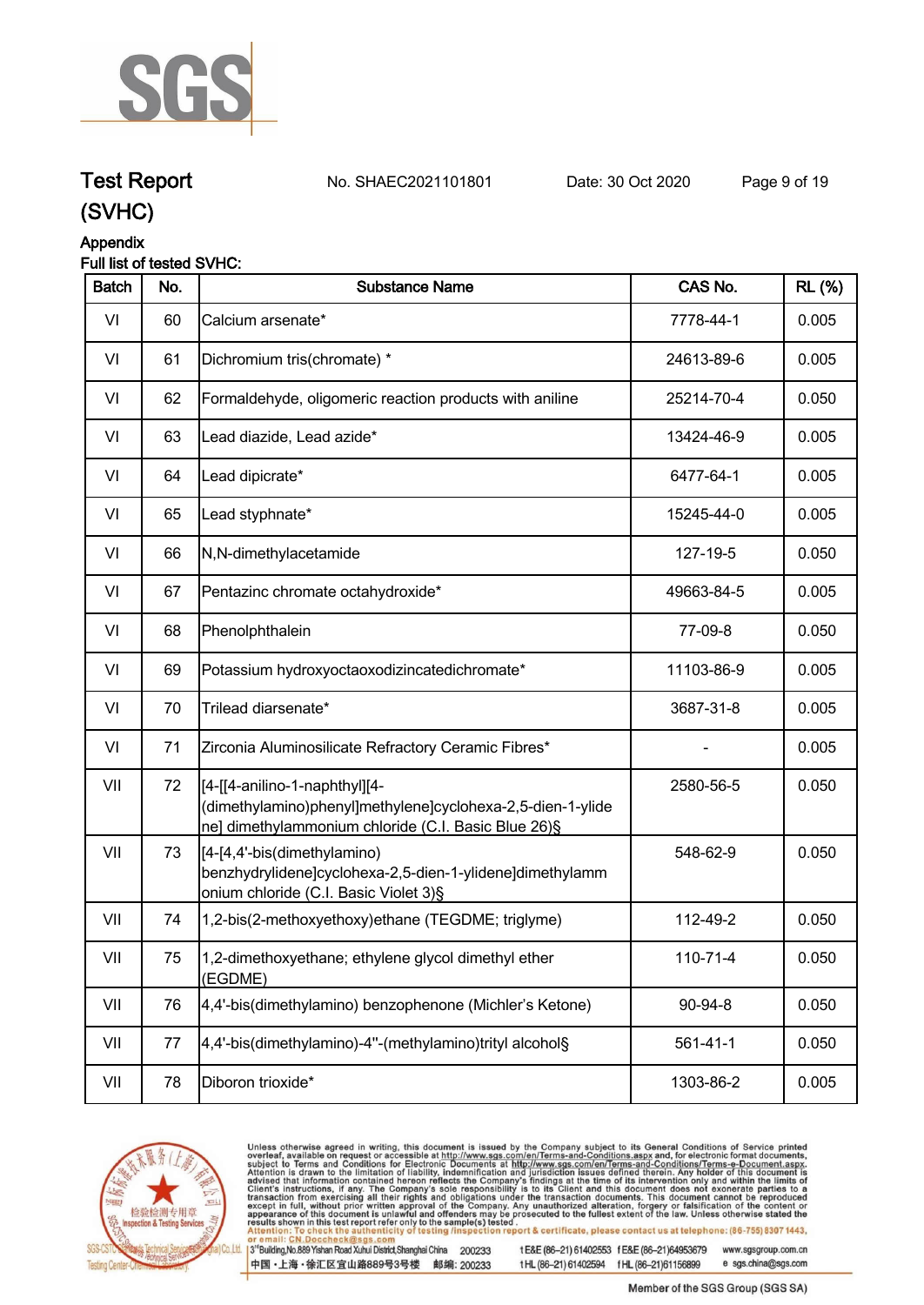

## **Test Report. No. SHAEC2021101801 Date: 30 Oct 2020. Page 10 of 19.**

**(SVHC)**

## **Appendix**

## **Full list of tested SVHC:**

| <b>Batch</b> | No. | <b>Substance Name</b>                                                                                            | CAS No.        | <b>RL (%)</b> |
|--------------|-----|------------------------------------------------------------------------------------------------------------------|----------------|---------------|
| VII          | 79  | Formamide                                                                                                        | $75-12-7$      | 0.050         |
| VII          | 80  | Lead(II) bis(methanesulfonate)*                                                                                  | 17570-76-2     | 0.005         |
| VII          | 81  | N,N,N',N'-tetramethyl-4,4'-methylenedianiline (Michler's<br>base)                                                | $101 - 61 - 1$ | 0.050         |
| VII          | 82  | TGIC (1,3,5-tris (oxiranylmethyl) -1,3,5-triazine-<br>2,4,6(1H,3H,5H)-trione)                                    | 2451-62-9      | 0.050         |
| VII          | 83  | $\alpha$ , $\alpha$ -Bis[4-(dimethylamino)phenyl]-4<br>(phenylamino)naphthalene-1-methanol (C.I. Solvent Blue 4) | 6786-83-0      | 0.050         |
| VII          | 84  | $\beta$ -TGIC (1,3,5-tris[(2S and<br>2R)-2,3-epoxypropyl]-1,3,5-triazine-2,4,6-(1H,3H,5H)-trione)                | 59653-74-6     | 0.050         |
| VIII         | 85  | [Phthalato(2-)]dioxotrilead*                                                                                     | 69011-06-9     | 0.005         |
| VIII         | 86  | 1,2-Benzenedicarboxylic acid, dipentylester, branched and<br>linear                                              | 84777-06-0     | 0.050         |
| VIII         | 87  | 1,2-Diethoxyethane                                                                                               | 629-14-1       | 0.050         |
| VIII         | 88  | 1-Bromopropane                                                                                                   | 106-94-5       | 0.050         |
| VIII         | 89  | 3-Ethyl-2-methyl-2-(3-methylbutyl)-1,3-oxazolidine                                                               | 143860-04-2    | 0.050         |
| VIII         | 90  | 4-(1,1,3,3-tetramethylbutyl)phenol, ethoxylated                                                                  |                | 0.050         |
| VIII         | 91  | 4,4'-Methylenedi-o-toluidine                                                                                     | 838-88-0       | 0.050         |
| VIII         | 92  | 4,4'-Oxydianiline and its salts                                                                                  | 101-80-4       | 0.050         |
| VIII         | 93  | 4-Aminoazobenzene                                                                                                | 60-09-3        | 0.050         |
| VIII         | 94  | 4-Methyl-m-phenylenediamine                                                                                      | 95-80-7        | 0.050         |
| VIII         | 95  | 4-Nonylphenol, branched and linear                                                                               |                | 0.050         |
| VIII         | 96  | 6-Methoxy-m-toluidine                                                                                            | 120-71-8       | 0.050         |
| VIII         | 97  | Acetic acid, lead salt, basic*                                                                                   | 51404-69-4     | 0.005         |



Unless otherwise agreed in writing, this document is issued by the Company subject to its General Conditions of Service printed overleaf, available on request or accessible at http://www.sgs.com/en/Terms-and-Conditions.asp

3<sup>te</sup>Building, No.889 Yishan Road Xuhui District, Shanghai China 200233 中国·上海·徐汇区宜山路889号3号楼 邮编: 200233

tE&E (86-21) 61402553 fE&E (86-21)64953679 www.sgsgroup.com.cn

tHL (86-21) 61402594 fHL (86-21)61156899 e sgs.china@sgs.com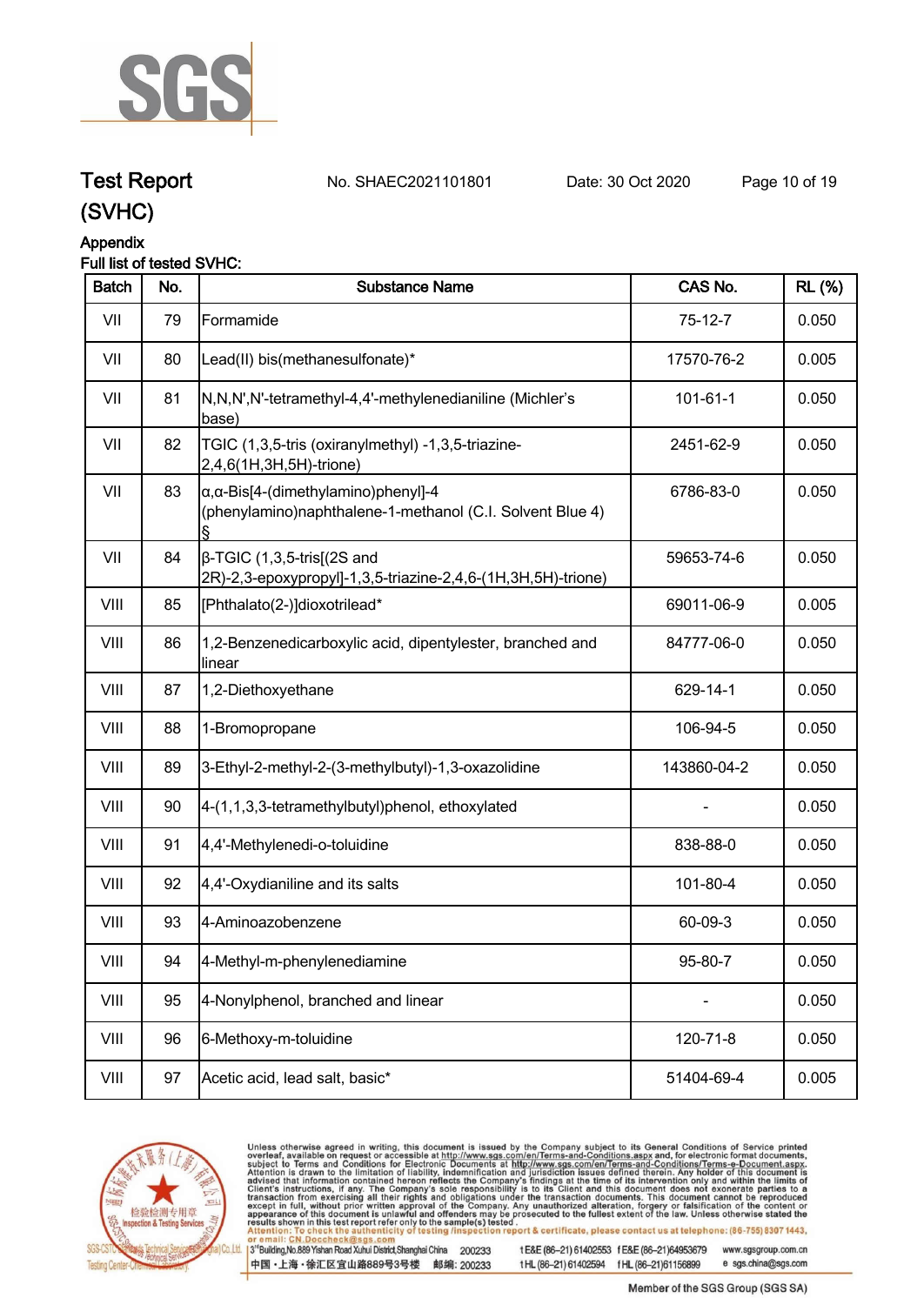

## **Test Report. No. SHAEC2021101801 Date: 30 Oct 2020. Page 11 of 19.**

## **(SVHC)**

## **Appendix**

## **Full list of tested SVHC:**

| <b>Batch</b> | No. | <b>Substance Name</b>                                                                                                                                            | CAS No.       | <b>RL</b> (%) |
|--------------|-----|------------------------------------------------------------------------------------------------------------------------------------------------------------------|---------------|---------------|
| VIII         | 98  | Biphenyl-4-ylamine                                                                                                                                               | $92 - 67 - 1$ | 0.050         |
| VIII         | 99  | Bis(pentabromophenyl) ether (DecaBDE)                                                                                                                            | 1163-19-5     | 0.050         |
| VIII         | 100 | Cyclohexane-1,2-dicarboxylic anhydride,<br>cis-cyclohexane-1,2-dicarboxylic anhydride,<br>trans-cyclohexane-1,2-dicarboxylic anhydride                           |               | 0.050         |
| VIII         | 101 | Diazene-1,2-dicarboxamide (C,C'-azodi(formamide))                                                                                                                | 123-77-3      | 0.050         |
| VIII         | 102 | Dibutyltin dichloride (DBTC)                                                                                                                                     | 683-18-1      | 0.050         |
| VIII         | 103 | Diethyl sulphate                                                                                                                                                 | 64-67-5       | 0.050         |
| VIII         | 104 | Diisopentylphthalate                                                                                                                                             | 605-50-5      | 0.050         |
| VIII         | 105 | Dimethyl sulphate                                                                                                                                                | $77 - 78 - 1$ | 0.050         |
| VIII         | 106 | Dinoseb                                                                                                                                                          | 88-85-7       | 0.050         |
| VIII         | 107 | Dioxobis(stearato)trilead*                                                                                                                                       | 12578-12-0    | 0.005         |
| VIII         | 108 | Fatty acids, C16-18, lead salts*                                                                                                                                 | 91031-62-8    | 0.005         |
| VIII         | 109 | Furan                                                                                                                                                            | 110-00-9      | 0.050         |
| VIII         | 110 | Henicosafluoroundecanoic acid                                                                                                                                    | 2058-94-8     | 0.050         |
| VIII         | 111 | Heptacosafluorotetradecanoic acid                                                                                                                                | 376-06-7      | 0.050         |
| VIII         | 112 | Hexahydromethylphathalic anhydride,<br>Hexahydro-4-methylphathalic anhydride,<br>Hexahydro-1-methylphathalic anhydride,<br>Hexahydro-3-methylphathalic anhydride |               | 0.050         |
| VIII         | 113 | Lead bis(tetrafluoroborate)*                                                                                                                                     | 13814-96-5    | 0.005         |
| VIII         | 114 | Lead cyanamidate*                                                                                                                                                | 20837-86-9    | 0.005         |
| VIII         | 115 | Lead dinitrate*                                                                                                                                                  | 10099-74-8    | 0.005         |
| VIII         | 116 | Lead monoxide*                                                                                                                                                   | 1317-36-8     | 0.005         |



Unless otherwise agreed in writing, this document is issued by the Company subject to its General Conditions of Service printed overleaf, available on request or accessible at http://www.sgs.com/en/Terms-and-Conditions.asp

3<sup>te</sup>Building, No.889 Yishan Road Xuhui District, Shanghai China 200233 中国·上海·徐汇区宜山路889号3号楼 邮编: 200233

tE&E (86-21) 61402553 fE&E (86-21)64953679 www.sgsgroup.com.cn tHL (86-21) 61402594 fHL (86-21)61156899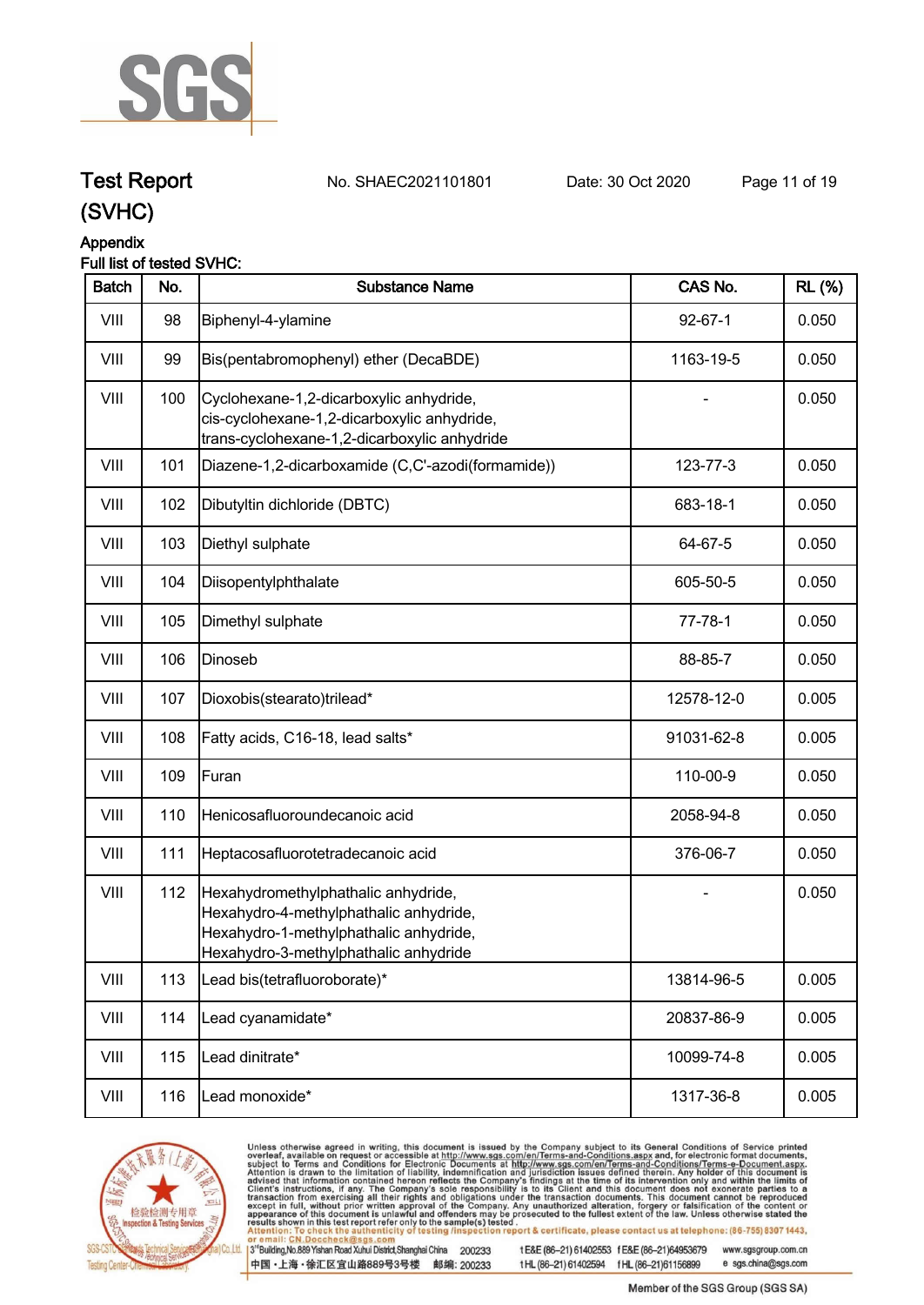

**Test Report. No. SHAEC2021101801 Date: 30 Oct 2020. Page 12 of 19.**

## **(SVHC)**

## **Appendix**

### **Full list of tested SVHC:**

| <b>Batch</b> | No. | <b>Substance Name</b>                                      | CAS No.     | <b>RL (%)</b> |
|--------------|-----|------------------------------------------------------------|-------------|---------------|
| VIII         | 117 | Lead oxide sulfate*                                        | 12036-76-9  | 0.005         |
| VIII         | 118 | Lead tetroxide (orange lead)*                              | 1314-41-6   | 0.005         |
| VIII         | 119 | Lead titanium trioxide*                                    | 12060-00-3  | 0.005         |
| VIII         | 120 | Lead titanium zirconium oxide*                             | 12626-81-2  | 0.005         |
| VIII         | 121 | Methoxyacetic acid                                         | 625-45-6    | 0.050         |
| VIII         | 122 | Methyloxirane (Propylene oxide)                            | 75-56-9     | 0.050         |
| VIII         | 123 | N,N-dimethylformamide                                      | 68-12-2     | 0.050         |
| VIII         | 124 | N-Methylacetamide                                          | 79-16-3     | 0.050         |
| VIII         | 125 | N-Pentyl-isopentylphthalate                                | 776297-69-9 | 0.050         |
| VIII         | 126 | o-Aminoazotoluene                                          | 97-56-3     | 0.050         |
| VIII         | 127 | o-Toluidine                                                | 95-53-4     | 0.050         |
| VIII         | 128 | Pentacosafluorotridecanoic acid                            | 72629-94-8  | 0.050         |
| VIII         | 129 | Pentalead tetraoxide sulphate*                             | 12065-90-6  | 0.005         |
| VIII         | 130 | Pyrochlore, antimony lead yellow*                          | 8012-00-8   | 0.005         |
| VIII         | 131 | Silicic acid, barium salt, lead-doped*                     | 68784-75-8  | 0.005         |
| VIII         | 132 | Silicic acid, lead salt*                                   | 11120-22-2  | 0.005         |
| VIII         | 133 | Sulfurous acid, lead salt, dibasic*                        | 62229-08-7  | 0.005         |
| VIII         | 134 | Tetraethyllead*                                            | 78-00-2     | 0.005         |
| VIII         | 135 | Tetralead trioxide sulphate*                               | 12202-17-4  | 0.005         |
| VIII         | 136 | Tricosafluorododecanoic acid                               | 307-55-1    | 0.050         |
| VIII         | 137 | Trilead bis(carbonate) dihydroxide (basic lead carbonate)* | 1319-46-6   | 0.005         |



Unless otherwise agreed in writing, this document is issued by the Company subject to its General Conditions of Service printed overleaf, available on request or accessible at http://www.sgs.com/en/Terms-and-Conditions.asp

3<sup>te</sup>Building, No.889 Yishan Road Xuhui District, Shanghai China 200233 中国·上海·徐汇区宜山路889号3号楼 邮编: 200233

tE&E (86-21) 61402553 fE&E (86-21)64953679 www.sgsgroup.com.cn

tHL (86-21) 61402594 fHL (86-21)61156899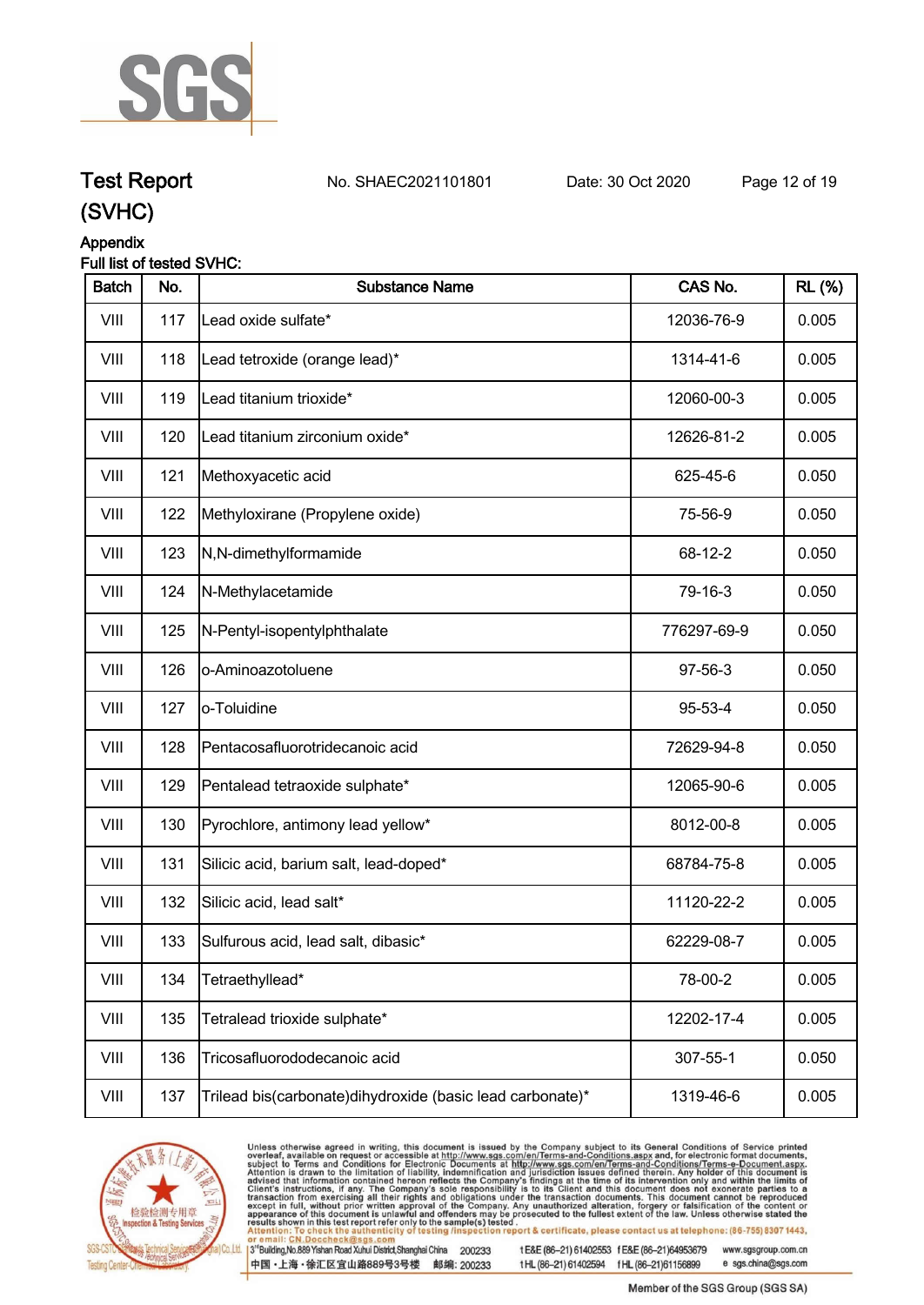

**Test Report. No. SHAEC2021101801 Date: 30 Oct 2020. Page 13 of 19.**

## **(SVHC)**

## **Appendix**

## **Full list of tested SVHC:**

| <b>Batch</b> | No. | <b>Substance Name</b>                                                                                                                                            | CAS No.    | <b>RL</b> (%) |
|--------------|-----|------------------------------------------------------------------------------------------------------------------------------------------------------------------|------------|---------------|
| VIII         | 138 | Trilead dioxide phosphonate*                                                                                                                                     | 12141-20-7 | 0.005         |
| IX           | 139 | 4-Nonylphenol, branched and linear, ethoxylated                                                                                                                  |            | 0.050         |
| IX           | 140 | Ammonium pentadecafluorooctanoate (APFO)**                                                                                                                       | 3825-26-1  | 0.050         |
| IX           | 141 | Cadmium oxide*                                                                                                                                                   | 1306-19-0  | 0.005         |
| IX           | 142 | Cadmium*                                                                                                                                                         | 7440-43-9  | 0.005         |
| IX           | 143 | Dipentyl phthalate (DPP)                                                                                                                                         | 131-18-0   | 0.050         |
| IX           | 144 | Pentadecafluorooctanoic acid (PFOA)                                                                                                                              | 335-67-1   | 0.050         |
| X            | 145 | Cadmium sulphide*                                                                                                                                                | 1306-23-6  | 0.005         |
| X            | 146 | Dihexyl phthalate                                                                                                                                                | 84-75-3    | 0.050         |
| X            | 147 | Disodium 3,3'-[[1,1'-biphenyl] -4,4'-diylbis(azo)]<br>bis(4-aminonaphthalene-1-sulphonate) (C.I. Direct Red 28)                                                  | 573-58-0   | 0.050         |
| X            | 148 | Disodium 4-amino-3-[[4'-[(2,4-diaminophenyl)azo]<br>[1,1'-biphenyl]-4-yl]azo] -5-hydroxy-6-<br>(phenylazo)naphthalene-2,7-disulphonate (C.I. Direct Black<br>38) | 1937-37-7  | 0.050         |
| X            | 149 | Imidazolidine-2-thione; (2-imidazoline-2-thiol)                                                                                                                  | 96-45-7    | 0.050         |
| X            | 150 | Lead di(acetate)*                                                                                                                                                | 301-04-2   | 0.005         |
| X            | 151 | Trixylyl phosphate                                                                                                                                               | 25155-23-1 | 0.050         |
| XI           | 152 | 1,2-Benzenedicarboxylic acid, dihexyl ester, branched and<br>llinear                                                                                             | 68515-50-4 | 0.050         |
| XI           | 153 | Cadmium chloride*                                                                                                                                                | 10108-64-2 | 0.005         |
| XI           | 154 | Sodium perborate; perboric acid, sodium salt*                                                                                                                    |            | 0.005         |
| XI           | 155 | Sodium peroxometaborate*                                                                                                                                         | 7632-04-4  | 0.005         |
| XII          | 156 | 2- (2H-benzotriazol-2-yl) -4,6-ditertpentylphenol (UV-328)                                                                                                       | 25973-55-1 | 0.050         |



Unless otherwise agreed in writing, this document is issued by the Company subject to its General Conditions of Service printed overleaf, available on request or accessible at http://www.sgs.com/en/Terms-and-Conditions.asp

3<sup>te</sup>Building, No.889 Yishan Road Xuhui District, Shanghai China 200233 中国·上海·徐汇区宜山路889号3号楼 邮编: 200233

tE&E (86-21) 61402553 fE&E (86-21)64953679 www.sgsgroup.com.cn

tHL (86-21) 61402594 fHL (86-21)61156899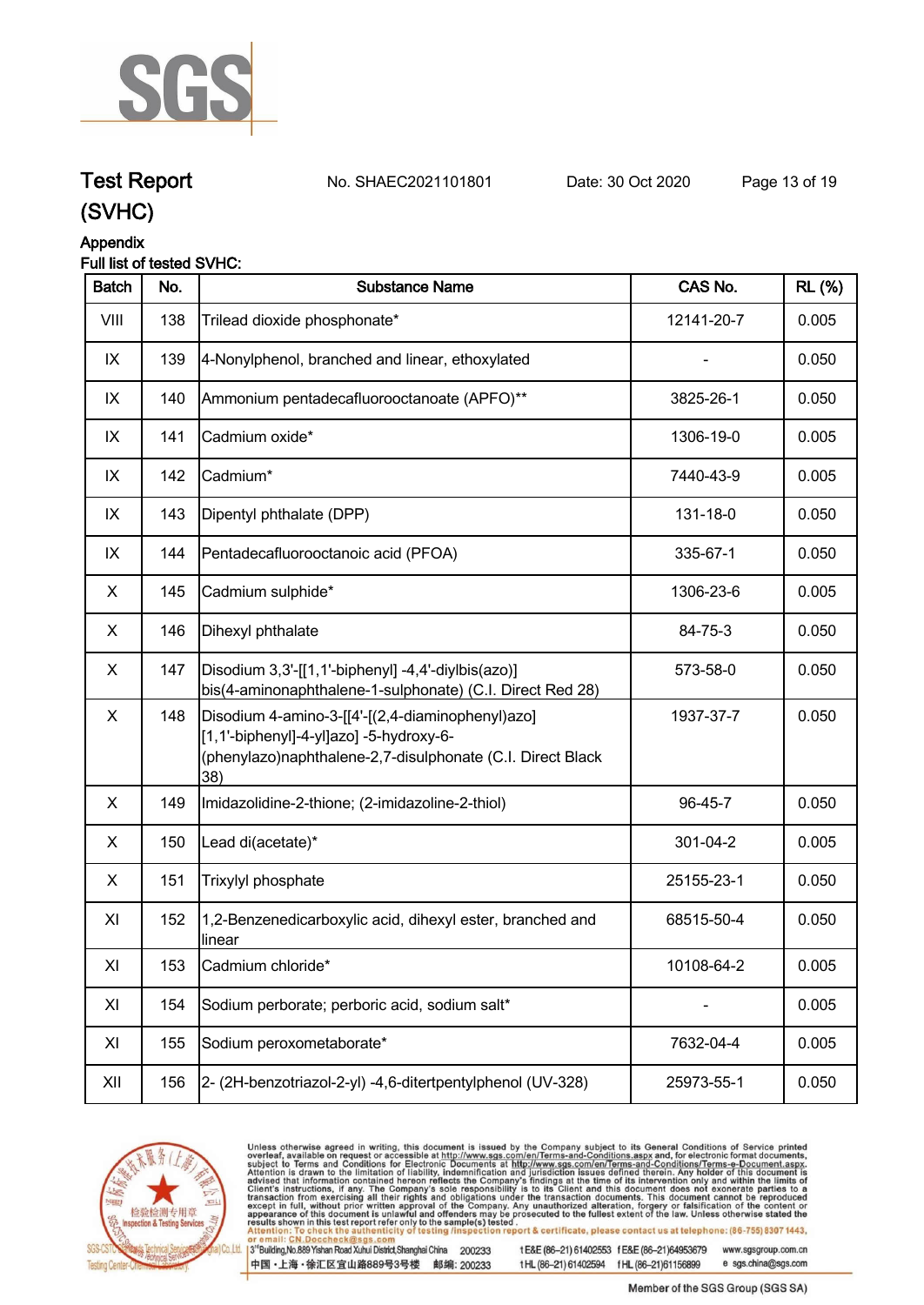

**Test Report. No. SHAEC2021101801 Date: 30 Oct 2020. Page 14 of 19.**

## **(SVHC)**

## **Appendix**

## **Full list of tested SVHC:**

| <b>Batch</b> | No. | <b>Substance Name</b>                                                                                                                                                                                                                                                   | CAS No.                   | <b>RL</b> (%) |
|--------------|-----|-------------------------------------------------------------------------------------------------------------------------------------------------------------------------------------------------------------------------------------------------------------------------|---------------------------|---------------|
| XII          | 157 | 2-benzotriazol-2-yl-4,6-di-tert-butylphenol (UV-320)                                                                                                                                                                                                                    | 3846-71-7                 | 0.050         |
| XII          | 158 | 2-ethylhexyl<br>10-ethyl-4,4-dioctyl-7-oxo-8-oxa-3,5-dithia-4-stannatetradeca<br>noate (DOTE)                                                                                                                                                                           | 15571-58-1                | 0.050         |
| XII          | 159 | Cadmium fluoride*                                                                                                                                                                                                                                                       | 7790-79-6                 | 0.005         |
| XII          | 160 | Cadmium sulphate*                                                                                                                                                                                                                                                       | 10124-36-4,31119-53<br>-6 | 0.005         |
| XII          | 161 | Reaction mass of 2-ethylhexyl<br>10-ethyl-4,4-dioctyl-7-oxo-8-oxa-3,5-dithia-4-stannatetradeca<br>noate & 2-ethylhexyl 10-ethyl-4-[[2-[(2-ethylhexyl)oxy]<br>-2-oxoethyl]thio]-4-octyl-7-oxo-8-oxa-3,5-dithia-4-stannatetra<br>decanoate (reaction mass of DOTE & MOTE) |                           | 0.050         |
| XIII         | 162 | 1,2-benzenedicarboxylic acid, di-C6-10-alkyl esters;<br>1,2-benzenedicarboxylic acid, mixed decyl and hexyl and<br>octyl diesters with ≥ 0.3% of dihexyl phthalate                                                                                                      |                           | 0.050         |
| XIII         | 163 | 5-sec-butyl-2-<br>(2,4-dimethylcyclohex-3-en-1-yl)-5-methyl-1,3-dioxane [1],<br>5-sec-butyl-2-<br>(4,6-dimethylcyclohex-3-en-1-yl)-5-methyl-1,3-dioxane [2]<br>[covering any of the individual isomers of [1] and [2] or any<br>combination thereof]                    |                           | 0.050         |
| XIV          | 164 | 1,3-propanesultone                                                                                                                                                                                                                                                      | 1120-71-4                 | 0.050         |
| XIV          | 165 | 2,4-di-tert-butyl-6-(5-chlorobenzotriazol-2-yl) phenol<br>(UV-327)                                                                                                                                                                                                      | 3864-99-1                 | 0.050         |
| XIV          | 166 | 2-(2H-benzotriazol-2-yl)-4-(tert-butyl)-6-(sec-butyl)phenol<br>(UV-350)                                                                                                                                                                                                 | 36437-37-3                | 0.050         |
| XIV          | 167 | Nitrobenzene                                                                                                                                                                                                                                                            | 98-95-3                   | 0.050         |
| XIV          | 168 | Perfluorononan-1-oic-acid and its sodium and ammonium<br>salts                                                                                                                                                                                                          |                           | 0.050         |
| XV           | 169 | Benzo[def]chrysene (Benzo[a]pyrene)                                                                                                                                                                                                                                     | $50 - 32 - 8$             | 0.050         |
| XVI          | 170 | 4,4'-isopropylidenediphenol (bisphenol A)                                                                                                                                                                                                                               | 80-05-7                   | 0.050         |



Unless otherwise agreed in writing, this document is issued by the Company subject to its General Conditions of Service printed overleaf, available on request or accessible at http://www.sgs.com/en/Terms-and-Conditions.asp

3<sup>te</sup>Building, No.889 Yishan Road Xuhui District, Shanghai China 200233 中国·上海·徐汇区宜山路889号3号楼 邮编: 200233

tE&E (86-21) 61402553 fE&E (86-21)64953679 www.sgsgroup.com.cn e sgs.china@sgs.com

tHL (86-21) 61402594 fHL (86-21)61156899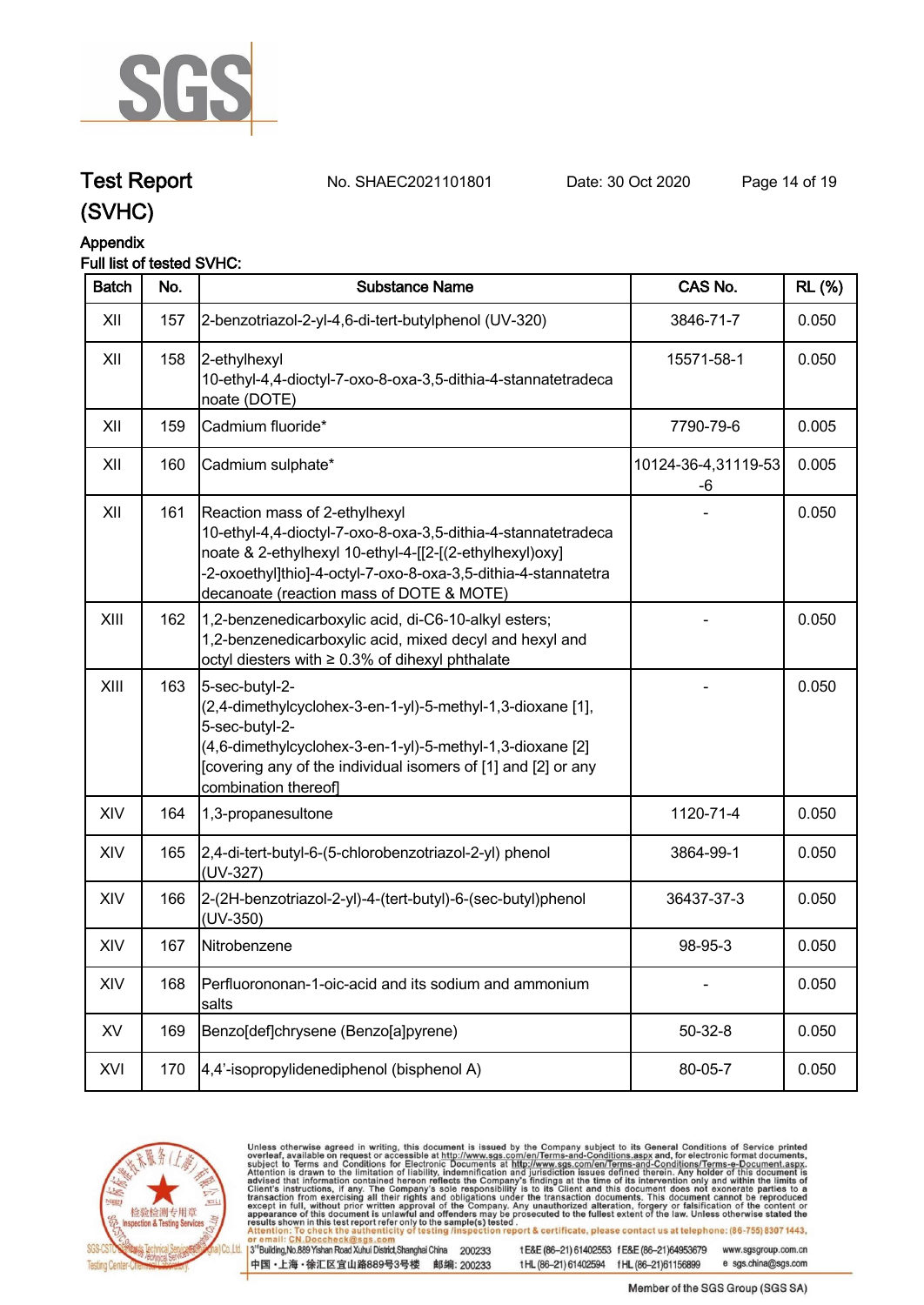

**Test Report. No. SHAEC2021101801 Date: 30 Oct 2020. Page 15 of 19.**

## **(SVHC)**

## **Appendix**

## **Full list of tested SVHC:**

| <b>Batch</b> | No. | <b>Substance Name</b>                                                                                                                                                                                             | CAS No.    | <b>RL</b> (%) |
|--------------|-----|-------------------------------------------------------------------------------------------------------------------------------------------------------------------------------------------------------------------|------------|---------------|
| XVI          | 171 | 4-Heptylphenol, branched and linear                                                                                                                                                                               |            | 0.050         |
| XVI          | 172 | Nonadecafluorodecanoic acid (PFDA) and its sodium and<br>ammonium salts                                                                                                                                           |            | 0.050         |
| XVI          | 173 | p-(1,1-dimethylpropyl)phenol                                                                                                                                                                                      | 80-46-6    | 0.050         |
| XVII         | 174 | Perfluorohexane-1-sulphonic acid and its salts                                                                                                                                                                    |            | 0.050         |
| XVIII        | 175 | 1,6,7,8,9,14,15,16,17,17,18,18-Dodecachloropentacyclo[12.<br>2.1.16,9.02,13.05,10]octadeca-7,15-diene ("Dechlorane<br>Plus"™) [covering any of its individual anti- and syn-isomers<br>or any combination thereof |            | 0.050         |
| <b>XVIII</b> | 176 | Benz[a]anthracene                                                                                                                                                                                                 | 56-55-3    | 0.050         |
| <b>XVIII</b> | 177 | Cadmium nitrate*                                                                                                                                                                                                  | 10325-94-7 | 0.005         |
| <b>XVIII</b> | 178 | Cadmium carbonate*                                                                                                                                                                                                | 513-78-0   | 0.005         |
| <b>XVIII</b> | 179 | Cadmium hydroxide*                                                                                                                                                                                                | 21041-95-2 | 0.005         |
| XVIII        | 180 | Chrysene                                                                                                                                                                                                          | 218-01-9   | 0.050         |
| <b>XVIII</b> | 181 | Reaction products of 1,3,4-thiadiazolidine-2,5-dithione,<br>formaldehyde and 4-heptylphenol, branched and linear<br>(RP-HP) [with ≥0.1% w/w 4-heptylphenol, branched and<br>linear]                               |            | 0.050         |
| XIX          | 182 | Benzene-1,2,4-tricarboxylic acid 1,2-anhydride (trimellitic<br>anhydride)                                                                                                                                         | 552-30-7   | 0.050         |
| XIX          | 183 | Benzo[ghi]perylene                                                                                                                                                                                                | 191-24-2   | 0.050         |
| XIX          | 184 | Decamethylcyclopentasiloxane (D5)                                                                                                                                                                                 | 541-02-6   | 0.050         |
| XIX          | 185 | Dicyclohexyl phthalate (DCHP)                                                                                                                                                                                     | 84-61-7    | 0.050         |
| XIX          | 186 | Disodium octaborate*                                                                                                                                                                                              | 12008-41-2 | 0.005         |
| XIX          | 187 | Dodecamethylcyclohexasiloxane (D6)                                                                                                                                                                                | 540-97-6   | 0.050         |
| XIX          | 188 | Ethylenediamine (EDA)                                                                                                                                                                                             | 107-15-3   | 0.050         |



Unless otherwise agreed in writing, this document is issued by the Company subject to its General Conditions of Service printed overleaf, available on request or accessible at http://www.sgs.com/en/Terms-and-Conditions.asp

3<sup>te</sup>Building, No.889 Yishan Road Xuhui District, Shanghai China 200233 中国·上海·徐汇区宜山路889号3号楼 邮编: 200233

tE&E (86-21) 61402553 fE&E (86-21)64953679 www.sgsgroup.com.cn tHL (86-21) 61402594 fHL (86-21)61156899 e sgs.china@sgs.com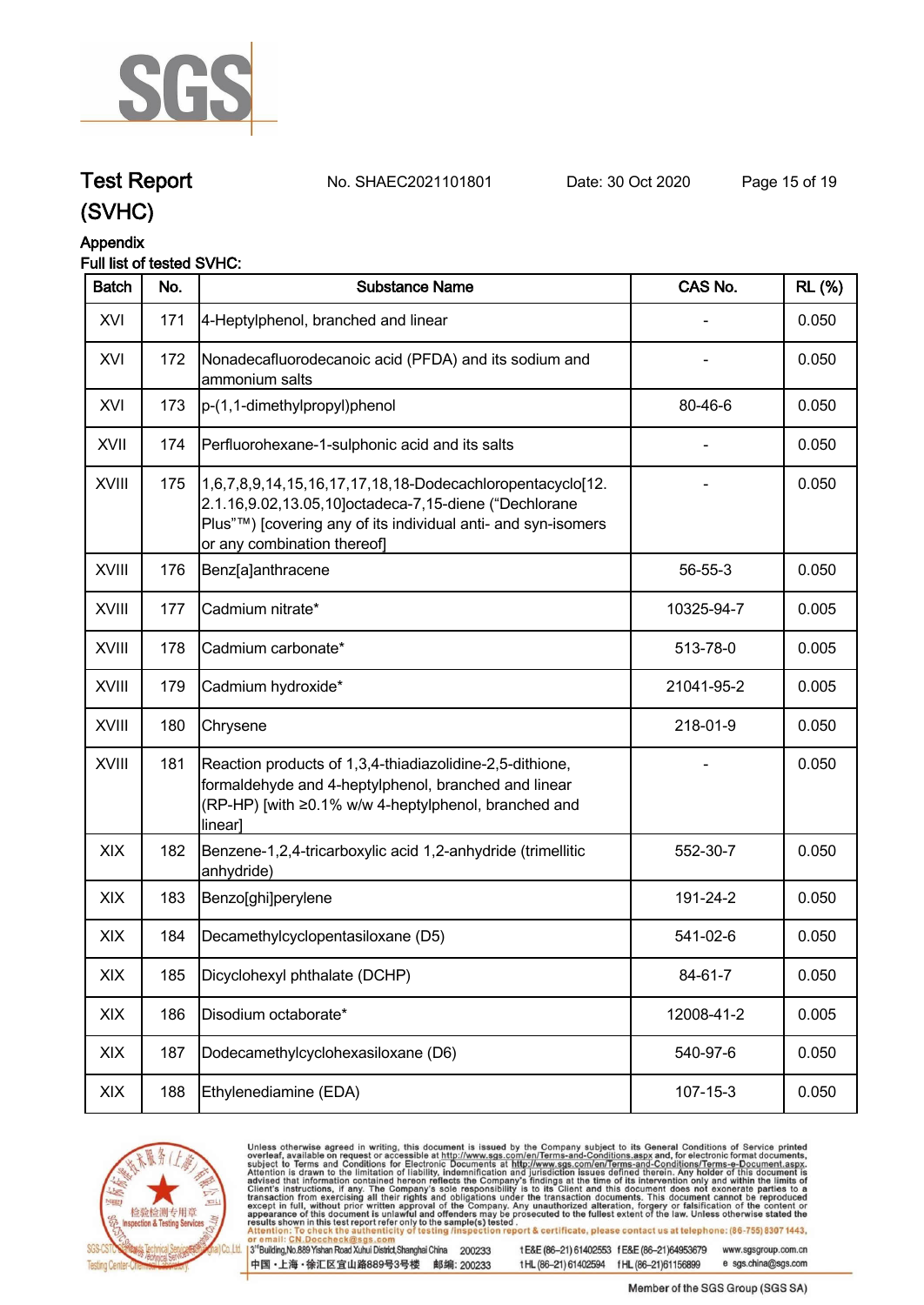

## **Test Report. No. SHAEC2021101801 Date: 30 Oct 2020. Page 16 of 19.**

**(SVHC)**

## **Appendix**

## **Full list of tested SVHC:**

| <b>Batch</b> | No. | <b>Substance Name</b>                                                                                                                                               | CAS No.     | <b>RL (%)</b> |
|--------------|-----|---------------------------------------------------------------------------------------------------------------------------------------------------------------------|-------------|---------------|
| XIX          | 189 | Lead*                                                                                                                                                               | 7439-92-1   | 0.005         |
| XIX          | 190 | Octamethylcyclotetrasiloxane (D4)                                                                                                                                   | 556-67-2    | 0.050         |
| XIX          | 191 | Terphenyl, hydrogenated                                                                                                                                             | 61788-32-7  | 0.050         |
| XX           | 192 | 1,7,7-trimethyl-3-<br>(phenylmethylene)bicyclo[2.2.1]heptan-2-one (3-benzylidene<br>camphor)                                                                        | 15087-24-8  | 0.050         |
| XX           | 193 | 2,2-bis(4'-hydroxyphenyl)-4-methylpentane                                                                                                                           | 6807-17-6   | 0.050         |
| XX           | 194 | Benzo[k]fluoranthene                                                                                                                                                | 207-08-9    | 0.050         |
| XX           | 195 | Fluoranthene                                                                                                                                                        | 206-44-0    | 0.050         |
| XX           | 196 | Phenanthrene                                                                                                                                                        | 85-01-8     | 0.050         |
| XX           | 197 | Pyrene                                                                                                                                                              | 129-00-0    | 0.050         |
| XXI          | 198 | 2,3,3,3-tetrafluoro-2-(heptafluoropropoxy) propionic acid, its<br>salts and its acyl halides (covering any of their individual<br>isomers and combinations thereof) |             | 0.050         |
| XXI          | 199 | 2-methoxyethyl acetate                                                                                                                                              | 110-49-6    | 0.050         |
| XXI          | 200 | 4-tert-butylphenol (PTBP)                                                                                                                                           | 98-54-4     | 0.050         |
| XXI          | 201 | Tris(4-nonylphenyl, branched and linear) phosphite (TNPP)<br>with $\geq 0.1\%$ w/w of 4-nonylphenol, branched and linear<br>$(4-NP)$                                |             | 0.050         |
| XXII         | 202 | 2-benzyl-2-dimethylamino-4'-morpholinobutyrophenone                                                                                                                 | 119313-12-1 | 0.050         |
| XXII         | 203 | 2-methyl-1-(4-methylthiophenyl)-2-morpholinopropan-1-one                                                                                                            | 71868-10-5  | 0.050         |
| XXII         | 204 | Diisohexyl phthalate                                                                                                                                                | 71850-09-4  | 0.050         |
| XXII         | 205 | Perfluorobutane sulfonic acid (PFBS) and its salts                                                                                                                  |             | 0.050         |
| <b>XXIII</b> | 206 | 1-vinylimidazole                                                                                                                                                    | 1072-63-5   | 0.050         |



Unless otherwise agreed in writing, this document is issued by the Company subject to its General Conditions of Service printed overleaf, available on request or accessible at http://www.sgs.com/en/Terms-and-Conditions.asp

3<sup>te</sup>Building, No.889 Yishan Road Xuhui District, Shanghai China 200233 中国·上海·徐汇区宜山路889号3号楼 邮编: 200233

tE&E (86-21) 61402553 fE&E (86-21)64953679 www.sgsgroup.com.cn tHL (86-21) 61402594 fHL (86-21)61156899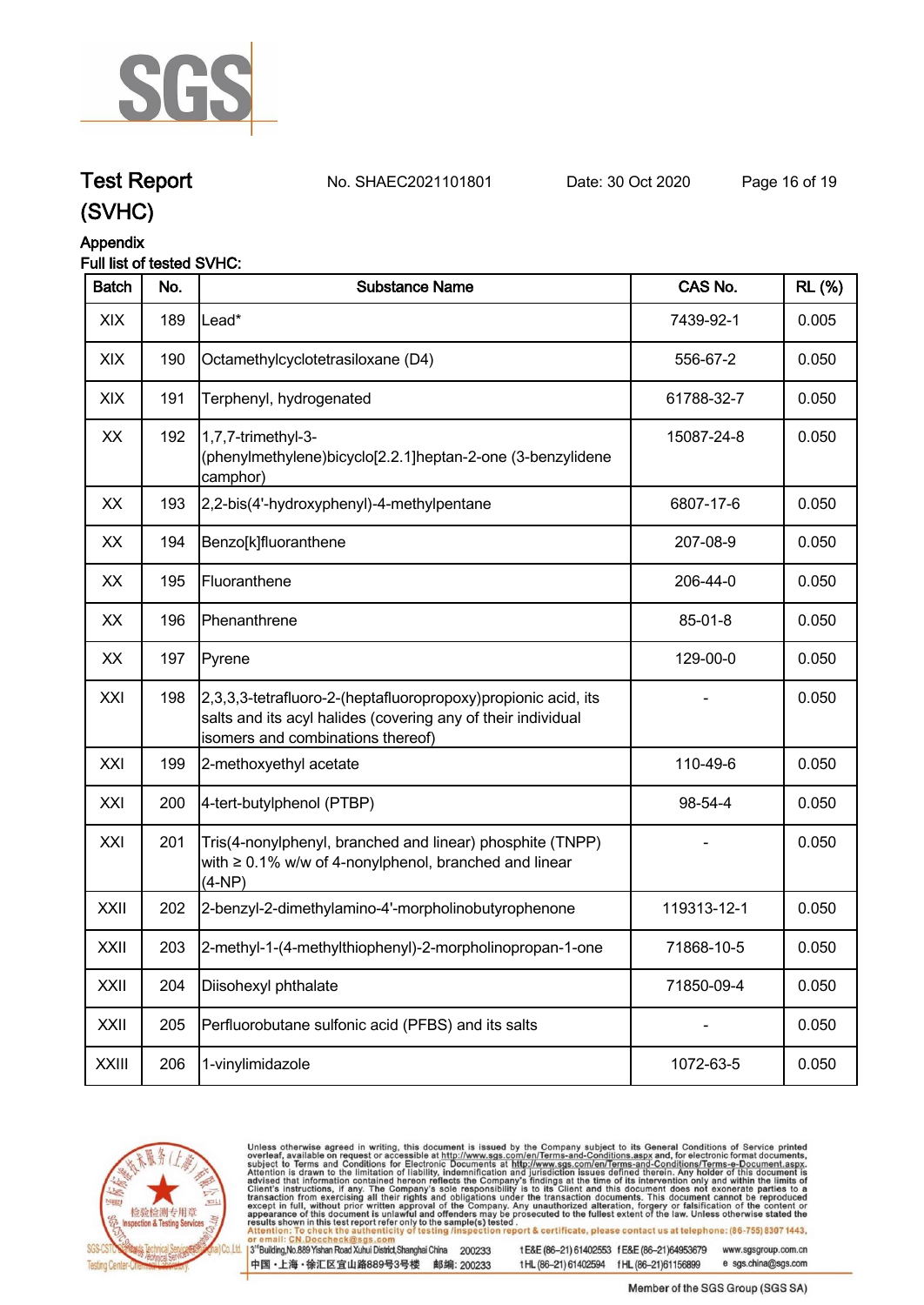

## **Test Report. No. SHAEC2021101801 Date: 30 Oct 2020. Page 17 of 19.**

## **(SVHC)**

## **Appendix**

## **Full list of tested SVHC:**

| <b>Batch</b> | No. | Substance Name                                                                                                                                                                                                        | CAS No.       | <b>RL</b> (%) |
|--------------|-----|-----------------------------------------------------------------------------------------------------------------------------------------------------------------------------------------------------------------------|---------------|---------------|
| <b>XXIII</b> | 207 | 2-methylimidazole                                                                                                                                                                                                     | 693-98-1      | 0.050         |
| <b>XXIII</b> | 208 | Butyl 4-hydroxybenzoate                                                                                                                                                                                               | $94 - 26 - 8$ | 0.050         |
| <b>XXIII</b> | 209 | Dibutylbis(pentane-2,4-dionato-O,O')tin**                                                                                                                                                                             | 22673-19-4    | 0.050         |
|              | 210 | IResorcinol                                                                                                                                                                                                           | 108-46-3      | 0.050         |
|              | 211 | bis(2-(2-methoxyethoxy)ethyl) ether                                                                                                                                                                                   | 143-24-8      | 0.050         |
|              | 212 | Dioctyltin dilaurate, stannane, dioctyl-, bis(coco acyloxy)<br>derivs., and any other stannane, dioctyl-, bis(fatty acyloxy)<br>derivs. wherein C12 is the predominant carbon number of<br>the fatty acyloxy moiety** |               | 0.050         |



Unless otherwise agreed in writing, this document is issued by the Company subject to its General Conditions of Service printed overleaf, available on request or accessible at http://www.sgs.com/en/Terms-and-Conditions.asp

3<sup>te</sup>Building, No.889 Yishan Road Xuhui District, Shanghai China 200233 中国·上海·徐汇区宜山路889号3号楼 邮编: 200233

tE&E (86-21) 61402553 fE&E (86-21)64953679 www.sgsgroup.com.cn

tHL (86-21) 61402594 fHL (86-21)61156899 e sgs.china@sgs.com Member of the SGS Group (SGS SA)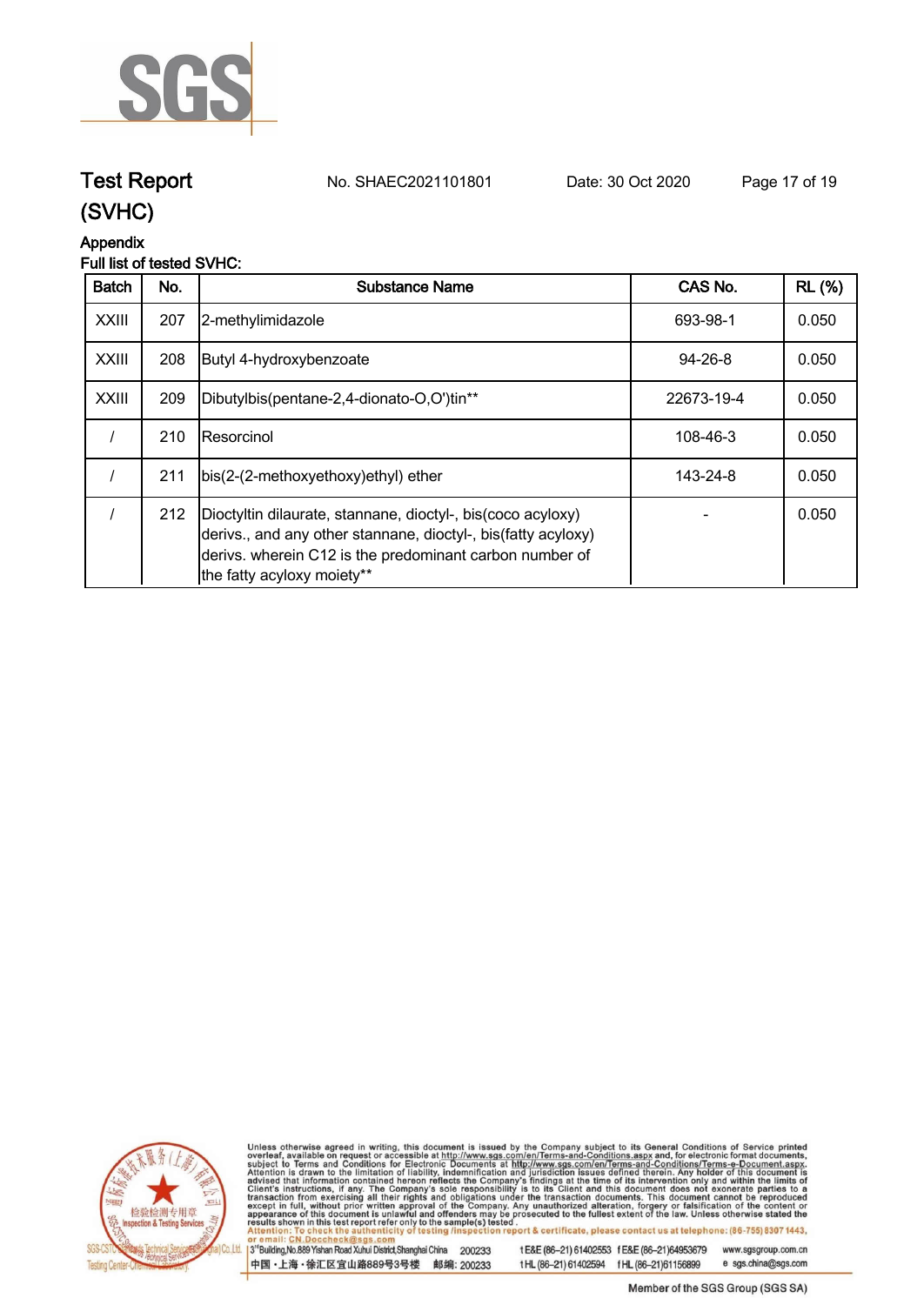

## **Test Report. No. SHAEC2021101801 Date: 30 Oct 2020. Page 18 of 19. (SVHC) ATTACHMENTS**

## **SVHC Testing Flow Chart**





Unless otherwise agreed in writing, this document is issued by the Company subject to its General Conditions of Service printed overleaf, available on request or accessible at http://www.sgs.com/en/Terms-and-Conditions.asp

3<sup>rd</sup>Building, No.889 Yishan Road Xuhui District, Shanghai China 200233 中国·上海·徐汇区宜山路889号3号楼 邮编: 200233

tE&E (86-21) 61402553 fE&E (86-21)64953679 www.sgsgroup.com.cn e sgs.china@sgs.com t HL (86-21) 61402594 f HL (86-21) 61156899

Member of the SGS Group (SGS SA)